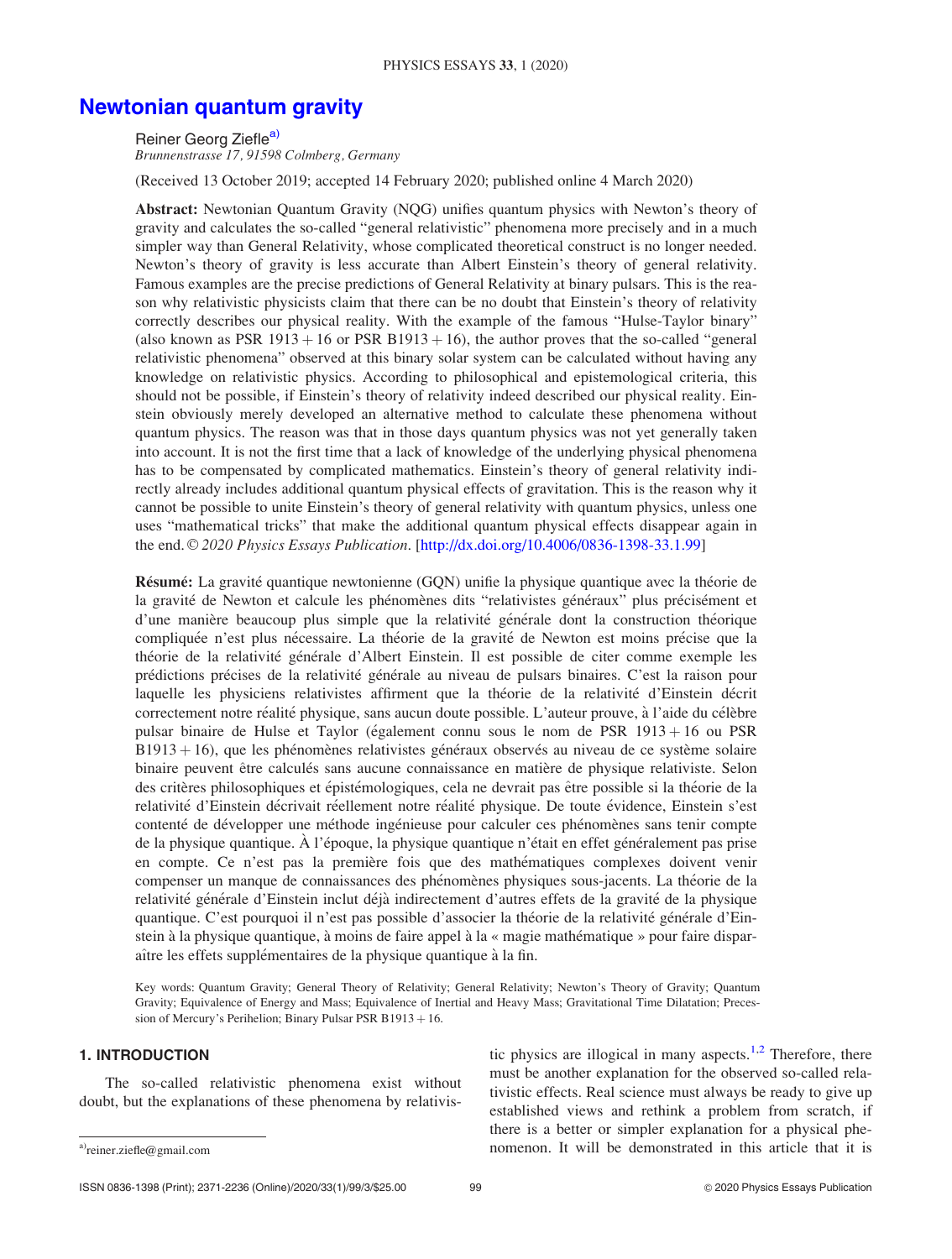possible to calculate so-called "general relativistic phenomena" even more precisely than by general relativity within usual three-dimensional space. In some parts, authors' fundamental thoughts on the Newtonian quantum theory have already published in former articles.<sup>[3](#page-14-0),[4](#page-14-0)</sup>

## II. "NEWTONIAN QUANTUM GRAVITY" BASED ON THE EQUIVALENCE OF ENERGY AND MASS AND COMBINED NEWTON'S THEORY OF GRAVITY WITH QUANTUM PHYSICS

Einstein described the movement of masses or light influenced by gravitation within a four-dimensional spacetime, whereas the masses and light move along geodesics without being accelerated. Newton described a gravitationally accelerated movement of masses and light caused by gravitation. For small velocities and also for small masses, Einstein's theory of gravitation goes over into Newton's theory of gravity. Newton's theory of gravity is able to explain gravitational effects quiet well, unless the velocities are very fast. For example, consider the orbital movement of Mercury around the Sun. According to Newton's theory of gravity, the orbit of Mercury changes its orientation by an angle of about 532 s in a century. However, the observations showed that the precession of Mercury's orbit is about 575 s per century, so that there results only a little difference of 43", which could be explained by Einstein's theory general rela-tivity.<sup>[5](#page-14-0)</sup> Newton postulated that the mass of an object falling under the influence of Earth's gravity has no effect on its acceleration, this means that all objects should accelerate toward Earth at  $9.81 \text{ m/s}^2$  regardless of their mass. Therefore, it follows that an object with no mass, such as a photon, would follow the same rule. Therefore, also Newton's theory of gravity describes a deflection of light at the surface of the Sun, but only the half value of the real value that could be observed.<sup>[6](#page-14-0)</sup>

$$
\Delta \phi = \frac{2GM}{c^2 r} = 4.24 \times 10^{-6} \text{rad} = 0.875''.
$$
 (1)

The simplest approach to explain the curvature of light beams near large masses and gravitational time dilatation different from general relativity is to take over Newton's concept of a gravitational acceleration also for light beams what is only at first sight a contradiction to the imagination of a constant velocity c of light within gravitational fields, as demonstrated in my former article: Failure of Einstein's Theory of Relativity. II. Arguments of Einstein disproving his own theory of general relativity and absurd consequences of relativistic physics.<sup>[7](#page-14-0)</sup> As explained in detail in that article, an acceleration of electromagnetic radiation by gravity is the necessary precondition that the constant speed of light can always be measured, although there is a gravitational "time dilation" within different gravitational potentials. To be able to measure a constant velocity  $c$ , despite different gravitational potential, a light beam must get accelerated by gravity by the reciprocal factor than the "time" it gets decelerated (dilated) by gravity. (Of course a gravitational acceleration of electromagnetic radiation is forbidden according to relativistic physics because light moves unaccelerated on geodesics.) According to that, the frequency shift caused by gravity is compensated. Nevertheless a redshift or blueshift measured by Pound and Rebka for a light beam moving in the gravitational field of the Earth in their famous experiments was explained by a second kind of gravitational time dilatation.[7](#page-14-0) In that article, an epistemological analysis of the relativistic application of the equivalence of gravitational and inertial mass proved that there result logical contradictions and absurd situations. It even turned out that the argumentation of relativistic physics disproves the relativistic view itself. Instead of an illogical use of the equivalence of gravitational and inertial mass, I use the equivalence of energy and mass. The Newtonian quantum gravity is therefore based on the gravitational interaction between masses and between electromagnetic radiation and gravitational quanta,

Equivalence of energy and mass

 $\rightarrow$  Gravitational interaction of light,

Gravitational interaction of light

 $\rightarrow$  gravitational curvature of light beams,

Gravitational interaction of light

 $\rightarrow$  gravitational time dilatation.

In this case, a direct change in the frequency of a light beam caused by gravitation is allowed, while according to relativistic physics, only an indirect change in the frequency of a light beam caused by changing "time" within the gravitational field is allowed. A better theory of gravity must in contrast to Newton's theory of gravity be able to explain additional gravitational effects on masses and on light, which are till now described as so-called "general relativistic effects." Newton's imagination that also light is accelerated by gravity is rehabilitated. However, Newton did not know any gravitational quanta that need to be considered. The basic postulations of Newtonian quantum gravity are as follows:

- 1. Newton's theory of gravity can still be used as the basis of a new three-dimensional theory of gravity.
- 2. Gravity is caused by the emission of gravitationally effective quanta by masses. This hypothesis is based on the fact that gravitation must be based on something that exists. As the physical reality is based on quanta, of this "something" must be assumed that it is also composed of gravitationally effective quanta. The smallest gravitational quantum that, for example, we could call "graviton." This is reminiscent of the wave-particle dualism of photons. While the wave properties of photons are caused by the fact that the electromagnetic quanta alternately change their spatial orientation, this cannot be expected for the gravitationally effective quanta. The term "wave" for the movement of gravitationally effective quanta is therefore misleading. Instead, we should more appropriately speak of a "flow" of gravitational quanta. In contrast to electromagnetic radiation, we cannot directly observe gravitational quanta, which is why these assumptions must remain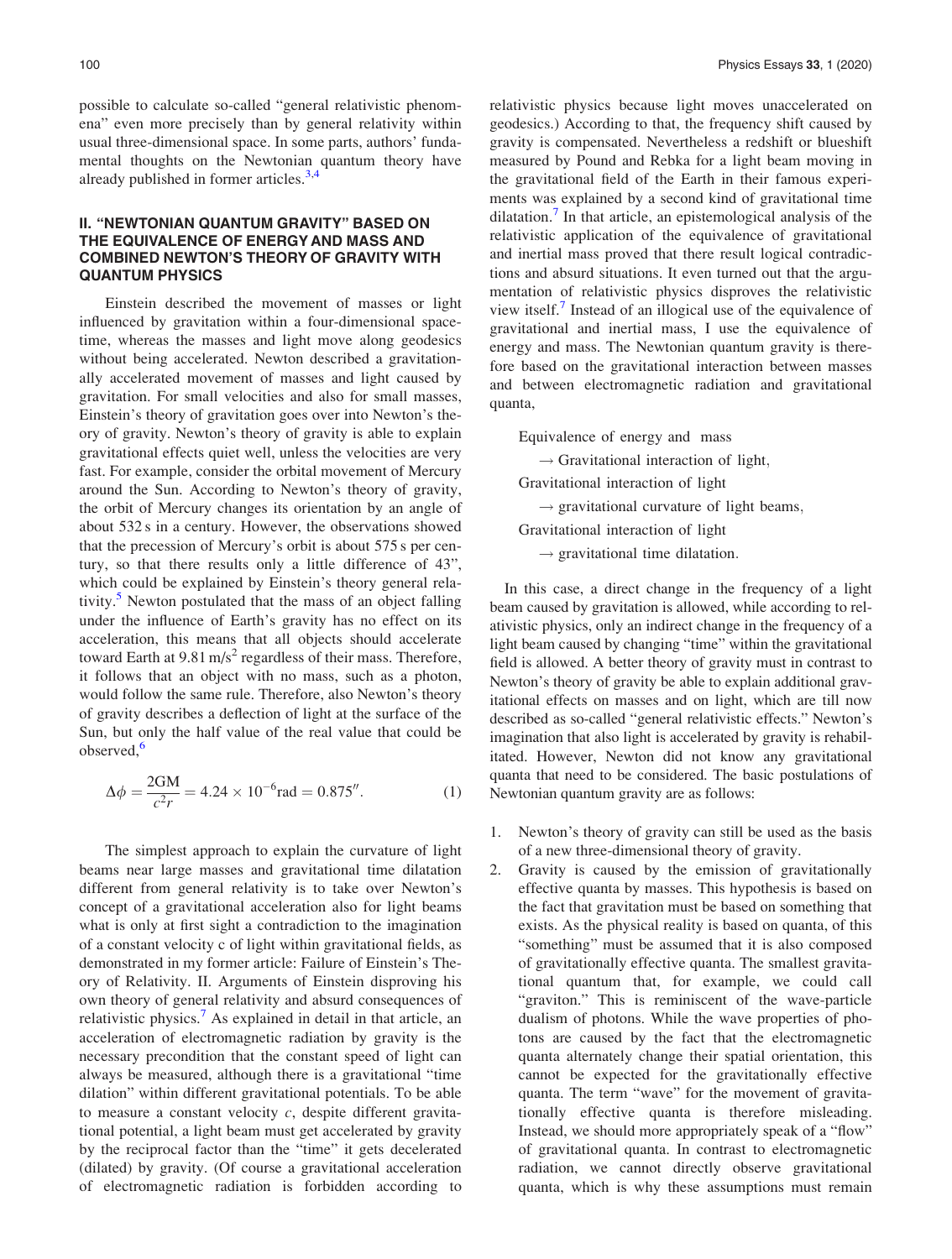hypothetical. However, less assumptions than that there has to be something that causes gravity and that this something must spread into space are not possible to explain gravity and therefore satisfies Ockham's razor, so that these hypotheses are nevertheless well founded.

3. These gravitons move radially away from the mass that emits the gravitons with the velocity  $c$ . Why nevertheless gravity acts instantaneously is explained later in this article. The only quanta, the speed of which we can measure directly and precisely, are the ones of which electromagnetic waves are composed. The speed of these quanta has the speed of light  $c$ . The simplest possible assumption is that all other quanta, such as the gravitationally effective quanta, also move at the speed of light. As we want to explain gravitation in this article independently of relativistic physics, we must be allowed to assume that the speed of light of the gravitationally effective quanta does not happen in a relativistic sense, but that the gravitational quanta absolutely move away from a mass at the speed of light. The model presented in this article is an alternative model, which can replace Einstein's theory of general relativity. If someone rejects these basic assumptions of my alternative model from the outset, because they do not suit relativistic physics, the person does not take a scientific, but a dogmatic or pseudoscientific point of view. Because this article has the intention to present a completely new perspective of gravitation, this article would make no sense, if I used the relativistic perspective instead. In the end, it turns out that the assumption that gravitational quanta move away from a mass at the speed of light makes it possible to calculate so-called general relativity phenomena even more precisely than by relativistic physics. Therefore, this assumption probably corresponds to reality.

## III. FAILURE OF ARGUMENTS AGAINST THE SPREADING OF "GRAVITONS" WITH THE LIMITED VELOCITY C AND WHY GRAVITATIONAL FORCE ACTS INSTANTANEOUSLY

Van Flandern correctly concludes in his article from the year 1998 "The Speed of Gravity-What the Experiments Say" that gravity cannot have a finite velocity like  $c$  because else the obits of planets and stars would be instable. $8$  He deduced that the velocity of gravity should be about  $10 \times 10^9$ times faster than c (10<sup>10</sup>  $\times$  c) or more, instead planetary of stellar orbits would be instable. The solution of this Problem Van Flandern saw in the general theory of relativity, which explains gravity not as a force, but by a change in spacetime. But the problem also persists: How the information of a permanently changing position of a galaxy is transmitted instantaneously to another galaxy cannot be explained by General Relativity.

The Newtonian quantum gravity, as it is introduced in this article, explains gravity by the emission of gravitational quanta ("gravitons"), which leave a mass radially with the velocity of  $c$  and interact with the quanta, photons, or masses consist of. But this is only a simplified model, as there remain a lot of questions. The reservoir of the gravitons or gravitational quanta is not explained. Is anything depleted by the emission of gravitons? Is anything increased by the absorption of gravitons? Do the gravitons have energy and momentum?

To understand the problem of gravity, we have to consider the deeper underlying physical process of gravity, which I tried to explain in my former article: "Unification of the four fundamental forces of nature by a binary quantum model."<sup>[4](#page-14-0)</sup> In this article, I postulated that space is filled with quanta, which I called basic space-particles (bs-particles) and the questions mentioned above were answered. Gravity was explained by the emission of particles by masses (here called gravitons), which represent a part of the basic spaceparticles of space and cause a lack of basic space-particles in the surrounding of a mass. Hereby a "lower quantum pressure" of basic space-particles is caused in the surrounding of a mass and in the opposite direction of a "higher quantum pressure" of basic-space particles, latter causing gravity by an interacting of basic space-particles with the quanta that a mass or electromagnetic radiation consists of. As all basic space-particles of space are indirectly in contact with each other, it is possible that the information of a changed concentration of basic space-particles is transported instantaneously into space. Imagine the universe without any mass, which is filled with basic space-particles that cause a certain "quantum pressure" of basic space-particles in the universe. Then, imagine that suddenly a large single mass is emerging somewhere in the universe. If this mass is able to cause a "lower quantum pressure" of basic space-particles in its surroundings by the emission of gravitational quanta (gravitons), this "lower quantum pressure" at the position of the mass instantaneously results in a "higher quantum pressure" of basic space-particles in the other regions of the whole universe. The position of the mass does not matter in this context. This explains, why gravity acts instantaneously, although the gravitational quanta have only the velocity  $c$  of light. According to the fact that gravity is caused indirectly by the emission of gravitational quanta (gravitons) by masses, but it is actually caused by a direct interaction between basic space-particles (bs-particles) of space and the quanta that a mass or light beam consists of ("Advanced Newtonian quantum gravity"). According to the "Advanced Newtonian Quantum Gravity," which integrates the Binary Quantum Theory (BQT) of the author, gravitation is caused by a reduced quantum pressure in the surrounding of a mass and an increased quantum pressure in the opposite direction. This causes that a mass is pressed towards another mass what until today is wrongly regarded as an attraction between masses. Therefore, according to the "Advanced Newtonian Quantum Gravity" gravitation is a spatial force. To understand the postulated underlying quantum process of gravitation, it cannot be avoided to read my article "Unification of the four fundamental forces of nature by a binary quantum model."<sup>[4](#page-14-0)</sup> By the presented binary quantum model, it is, for example, possible to derive the Planck constant and the fine-structure constant alpha. Nevertheless the assumptions in this article remain to a large extend hypothetical. Even if the binary quantum model presented in this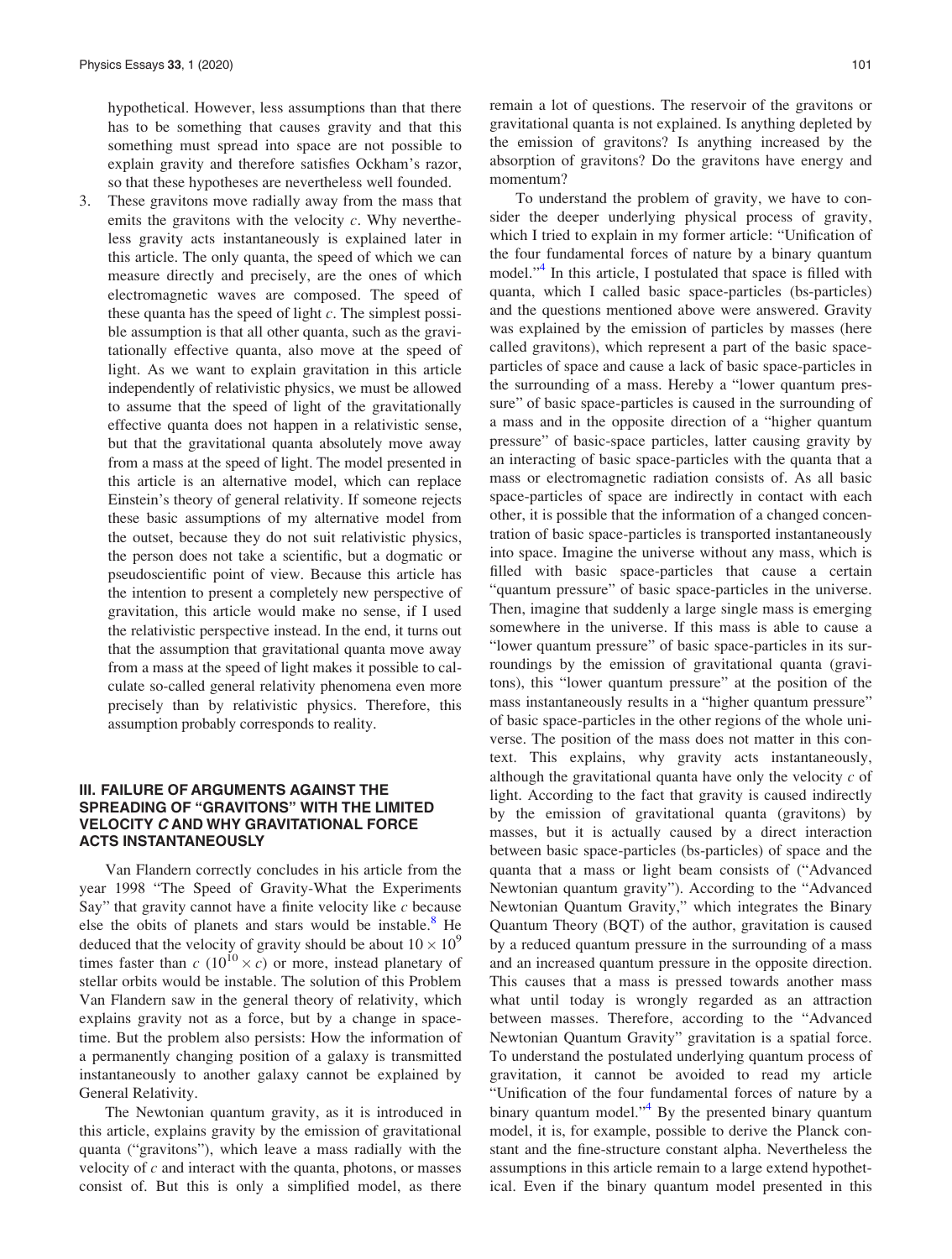<span id="page-3-0"></span>article does not correctly describe the reality of the quanta that make up our world, it can be shown that it is possible to make very precise predictions of real phenomena within three-dimensional space, which are today calculated by general relativity, by assuming that quanta cause gravity and that these quanta move away from the mass at the speed of light. If gravity is not caused by a lower quantum pressure in the surroundings of a mass and thus an indirect increased quantum pressure in the opposite directions, as it is postulated by the binary quantum model, it remains unclear how gravity manages to spread instantaneously. A lower quantum pressure in the surroundings of a mass must instantaneously cause a relative positive quantum pressure in the other regions of the universe, so that the information about this higher quantum pressure does not have to be transmitted. According to that there happens only seemingly an instantaneous spread of gravity, while in reality this spread does not take place at all. As the propagation of gravity cannot take place instantaneously or at an infinite velocity, only an indirect gravitational effect can be real, e.g., by the described quantum pressure gradient. If not a quantum pressure gradient is responsible for the instantaneous gravitational effect, it must be another indirect process that would have to be found in the context of another theory.

It is psychologically understandable why we speak of gravity as an attraction. Although we perceive quantum pressure indirectly as gravity, we cannot see the quanta of space. Because we only see the mass on which we live, namely, the Earth, we assume that the mass of the Earth attracts us. The origin of the pressure from above is invisible to us. Asserting that something invisible pushes us onto the Earth, we psychologically experience as strange.

Van Flandern's imagination that an instantaneous spread of gravity could be explained by the theory of general relativity must be wrong. If masses indeed cause a change of space-time in their surroundings, as it is postulated by General Relativity, the information of this change is not instantaneously known everywhere in the universe, but would have to be transported at a certain speed to the other regions of the universe, so that an instantaneous spread of gravity is not possible in this case. The same problem arises with any other theory that assumes that masses cause a gravitational change in their surroundings that does not indirectly cause an immediate gravitational change in the other regions of the universe. From the author's point of view, the problem of an instantaneous gravitational spread can for the moment only be solved by a lower quantum pressure in the vicinity of a mass, which indirectly causes an instantaneous increased quantum pressure in the other regions of the universe. However, this probably presupposes that the universe is closed and not infinitely large. In addition, that the probably limited universe must contain all quanta that are necessary to cause energy, material structures and the observed interactions. Nevertheless the strength of gravity depends indirectly on the amount of the emitted gravitational quanta (gravitons) and the velocity of this gravitational quanta. Hereby the contradiction between the finite velocity of gravitons emitted by masses and the obviously instantaneously transmission of gravity can be solved. This enables us to calculate the strength of the gravitational interaction indirectly by the amount of gravitons that are emitted by masses and the relative velocity of these gravitons against other masses or photons.

## IV. BY THE NEWTONIAN QUANTUM GRAVITY IT IS POSSIBLE TO CALCULATE SO-CALLED GENERAL RELATIVISTIC PHENOMENA BY SIMPLE MATHEMAT-ICS WITHIN USUAL THREE-DIMENSIONAL SPACE, WHICH IS EXPLAINED BY THE EXAMPLE OF MERCURY AND OF THE DEFLECTING OF LIGHT AT THE SUN

Not to confuse the readers, in the following, I want to use the simplified model that gravity is caused by the emission of quanta, which interact with the quanta photons or masses consist of, and not the more complicated model of an indirect increase in the gravitational interaction caused by the emission of quanta (here called gravitons), as explained in my article: "Unification of the four fundamental forces of nature by a binary quantum model" 2016 in Physics essays.<sup>4</sup> For a better understanding of my complete model explaining gravity, I recommend to read this article. The combination of both theoretical aspects of gravity is called "Advanced Newtonian quantum theory." If a mass, like a planet, as well as a photon, was at rest against the Sun (which is of course not possible for a photon in reality), the relative value of the frequency with which quanta emitted by the Sun would meet the mass or the photon was 1. If the planet or a photon moves tangentially to the Sun with the velocity v, the velocity  $v_q$  of the gravitational quanta (gravitons) against the mass or the photon must have a faster velocity than before, so that the relative frequency the quanta of the planet or a photon meets the gravitons emitted by the Sun, must be by a certain factor greater than 1 (see [Fig. 1\)](#page-4-0).

In this case, the relative frequency, with which the quanta (gravitons) emitted by the Sun encounter a mass or a photon, increases by a certain factor in relation to the velocities. This factor I is called the "gravitational factor of motion"  $\gamma'$ ,

$$
v_q^2 = c^2 + v^2,
$$
  
\n
$$
v_q = \sqrt{c^2 + v^2} = \gamma'.
$$
\n(2)

For relative values in dependence of the velocity  $c$ , we obtain

$$
\gamma' = \sqrt{1 + \left(\frac{v}{c}\right)^2}.\tag{3}
$$

This must cause additional gravitational acceleration or motion effects, which cannot result according Newton's theory of gravity. The "gravitational factor of motion"  $\gamma'$  in dependence of the velocities of the tangentially moving objects corresponds relatively to an additional gravitational acceleration effect. This means that the gravitational constant G of Newton's theory of gravity changes in dependence of the velocity of the tangentially moving objects and is not as constant, as we thought. Let us first only have a look on a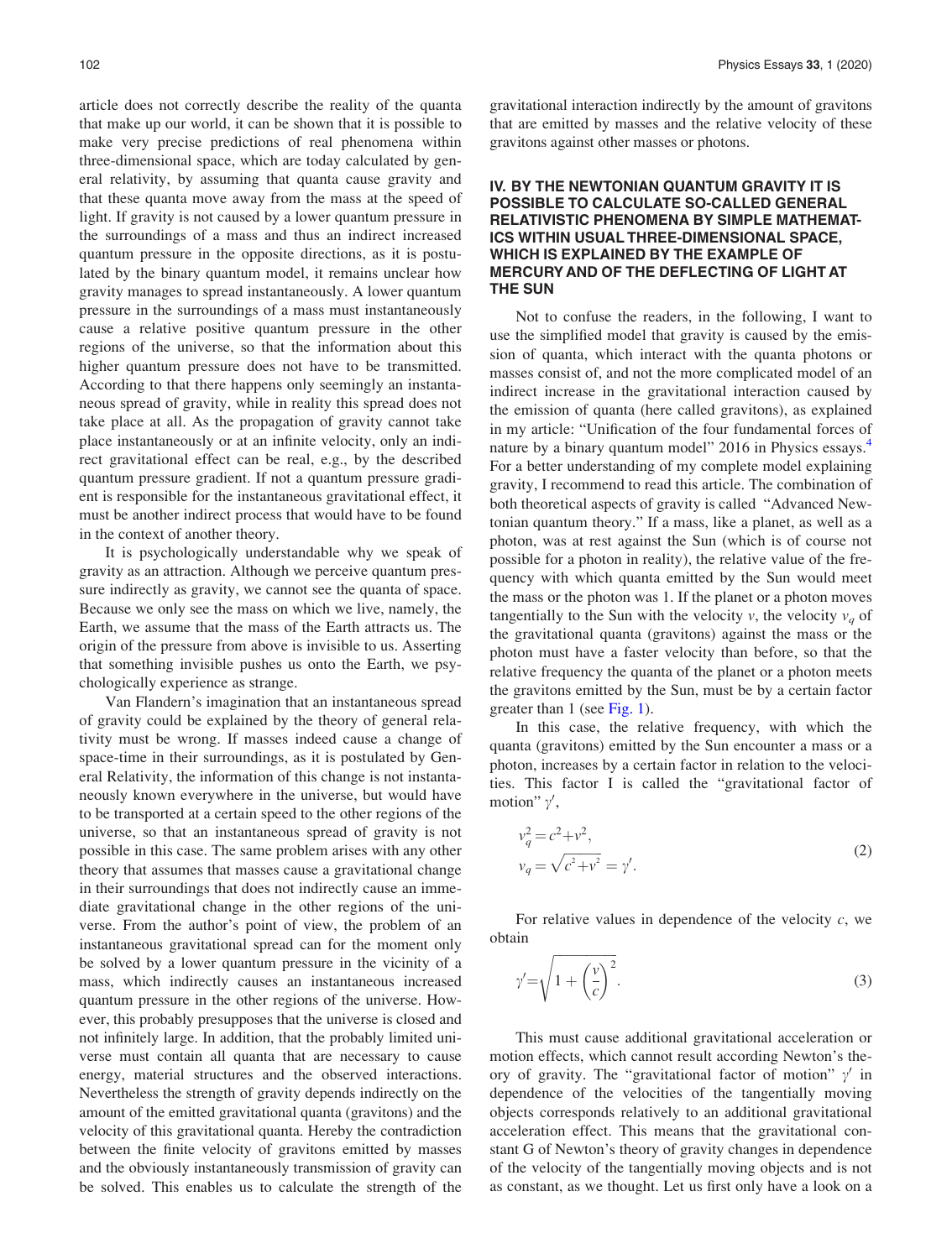<span id="page-4-0"></span>

FIG. 1. Gravitational quanta (gravitons) emitted by the Sun which meet a tangentially moving planet or light beam.

light beam moving tangentially to the Sun. Because of the mutually interaction between the gravitationally interacting quanta in space (basic space-particles), caused by the emission of gravitons emitted by the Sun (or in the simplified version of Newtonian quantum gravity between gravitons) and the quanta a photon consists of, we have to square the "gravitational factor of motion" and we obtain for  $G'$ 

$$
G' = (\gamma')^2 \times G = \left[ \sqrt{1 + \left(\frac{v}{c}\right)^2} \right] \times G. \tag{4}
$$

If we substitute in the velocity  $c$  of a light beam for the additional gravitational acceleration of the light beam towards the Sun, we obtain

$$
G'=(\gamma')^2 \times G = \left[\sqrt{1+\left(\frac{c}{c}\right)^2}\right]^2 \times G = 2 \times G. \tag{5}
$$

According to the Newtonian quantum gravity, the bending of a light beam at the surface of the Sun must have double the value than it was predicted by Newton's theory of gravity. Also. Einstein's theory of General Relativity predicted double the value than Newton's theory of gravitiy, $\frac{9}{2}$  $\frac{9}{2}$  $\frac{9}{2}$ 

$$
\Delta \phi = 2 \times \frac{G' \times M}{c^2 \times r}
$$
  
= 
$$
2 \times \frac{2 \times G \times M}{c^2 \times r} = 8.48 \times 10^{-6} \text{rad} = 1.75''
$$
 (6)

No four-dimensional space time, no Einstein equations, no tensors, and no geodesics are needed to explain this

$$
F = \frac{GMm}{r^2}.\tag{7}
$$

(where G stands for the Newtonian Gravitational Constant, M stands for the mass of the Sun, and m stands for the mass of a planet.) But considering a variable gravitational strength  $G'$  (corresponding to a changed Newtonian gravitational constant G), a light beam is confronted with so that we have to introduce a dynamic gravitational constant and must use the following formula:

$$
F = \frac{G' \times M \times m}{r^2}.
$$
 (8)

Let us now have a look at a planet moving tangentially to the Sun: we get for the "gravitational factor of motion"  $\gamma'$ in the case of a planet (mass), which should also consist of some kind of quanta, the velocity factor,

$$
v_q^2 = c^2 + v^2,
$$
  
\n
$$
v_q = \sqrt{c^2 + v^2} = \gamma'.
$$
\n(9)

For relative values in dependence of the velocity  $c$ , we obtain

$$
\gamma' = \sqrt{1 + \left(\frac{v}{c}\right)^2}.\tag{10}
$$

Because of the mutually interaction between the gravitationally interacting quanta, caused by the emission of gravitons emitted by the Sun and the quanta a mass consists of, we have to square the "gravitational factor of motion" to get the changed gravitational constant  $G'$ . The same we would have to consider, if the Sun moved against Mercury, so that we would get instead of the Newtonian gravitational constant the increased "gravitational constant"  $G'$ ,

$$
G' = (\gamma'_{\text{planet}})^2 \times (\gamma'_{\text{sun}})^2 \times G. \tag{11}
$$

As the Sun is approximately at rest against the common center of mass of the Sun and the planet, which is within the Sun, the gravitational factor of motion for the Sun ( $\gamma'_{\text{sun}}$ ) has the relative value as 1,

$$
G' = (\gamma'_{\text{planet}})^2 \times (\gamma'_{\text{sun}})^2 \times G,
$$
  
\n
$$
G' = (\gamma'_{\text{planet}})^2 \times (1)^2 \times G,
$$
  
\n
$$
G' = (\gamma'_{\text{planet}})^2 \times G.
$$
\n(12)

If two masses are at rest against each other, we obtain the usual Newtonian gravitational constant G,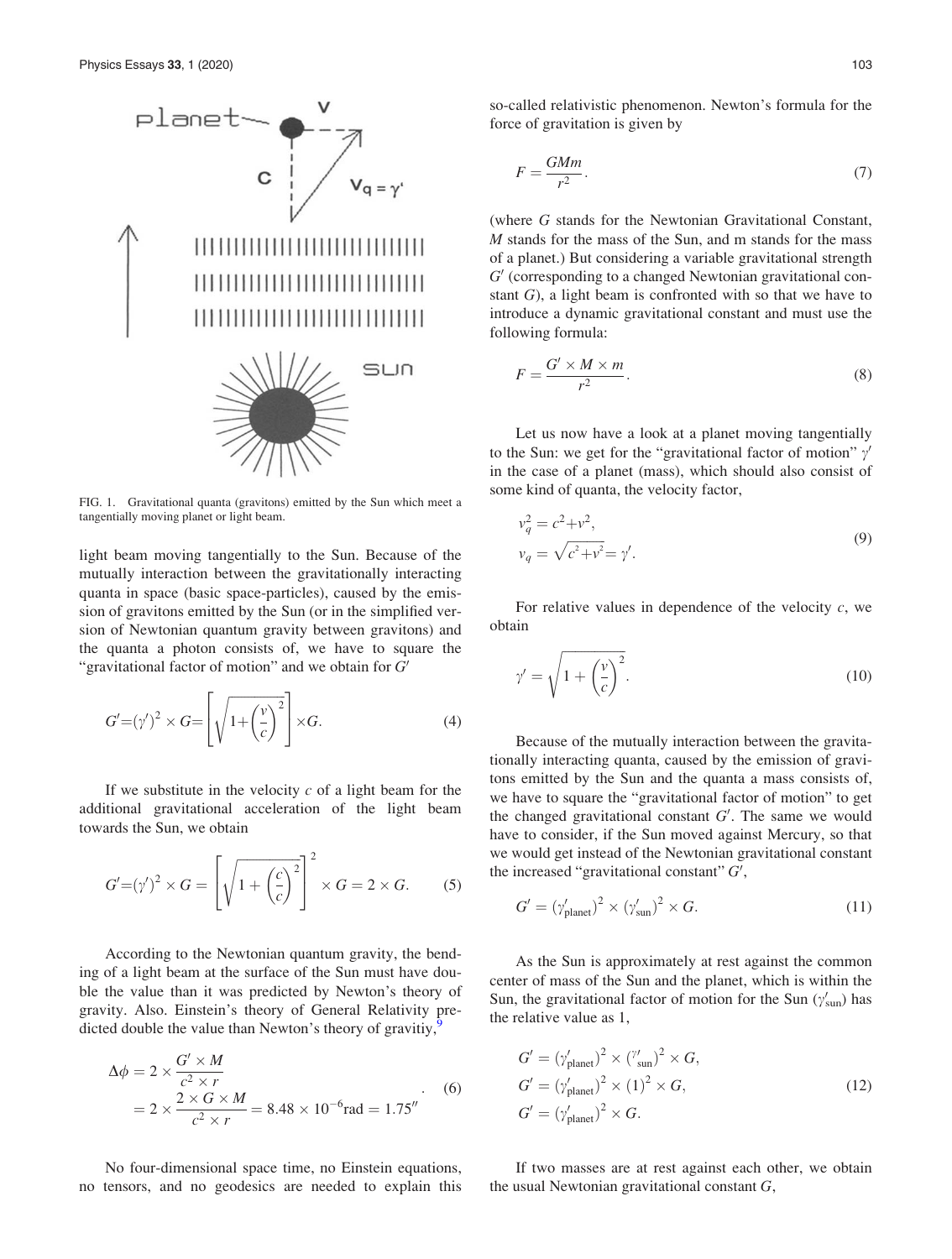$$
G' = (\gamma'_{m_1})^2 \times (\gamma'_{m_2})^2 \times G,
$$
  
\n
$$
G' = (1)^2 \times (1)^2 \times G,
$$
  
\n
$$
G' = G.
$$
\n(13)

Instead of the Newtonian gravitational constant G for the gravitational interaction of Mercury moving around the Sun, for the increased "gravitational constant"  $G'$ , we obtain

$$
G' = (\gamma')^2 \times G,
$$
  
\n
$$
G = \left[ \sqrt{1 + \left(\frac{v}{c}\right)^2} \right]^2 \times G,
$$
  
\n
$$
G' = \left[ 1 + \left(\frac{v}{c}\right)^2 \right] \times G,
$$
  
\n
$$
G' = G + \left(\frac{v}{c}\right)^2 \times G.
$$
\n(14)

By this knowledge, Newton's should therefore have had to multiply his formula for the force of gravitation by the gravitational factor of motion, and the formula for the force of gravitation should have been in

$$
F = \frac{G' \times M \times m}{r^2},
$$
  

$$
F = \frac{\left[1 + \left(\frac{v}{c}\right)^2\right] \times G \times M \times m}{r^2}.
$$
 (15)

For the calculations of additional gravitational acceleration effects by the motion of masses such as a planet or a star, we have to consider the intersection of the threedimensional body, namely, the so-called cross section. According to Newton's theory of gravity, the orbit of Mercury changes its orientation by an angle of about 532 arcseconds in a century. But the observations showed that the precession of Mercury's orbit is about 575 arcseconds per century, so that there results only a little difference of 43 arcseconds which could be explained by Einstein's theory general relativity.<sup>[5](#page-14-0)</sup>

The relative value of gravitational quanta coming from the Sun, which meet the planet or another mass that moves tangentially towards the Sun, respectively, around the Sun, depends not only on the velocity of the planet or mass but also on the cross section of the mass. For a body with the relative radius of 1, the relative value for the cross section  $(r^2 \times \pi = 1^2 \times \pi)$  corresponds to the factor  $\pi$ , so that not only the velocity  $v$  of the planet plays a role with respect to the value of the interaction between the gravitational quanta emitted by the Sun and the quanta the planet consists of but also the relative value  $\pi$  for the cross section of the planet. While the relative radius of the cross section of a threedimensional mass or elemental particle has the value 1, the gravitational quanta and the quanta that build up electromagnetic radiation have to be considered to be two-dimensional structures without a cross section, as I described it in my article: "Unification of the four fundamental forces of nature by a binary quantum model".<sup>[4](#page-14-0)</sup> In the direction of the movement of the gravitational quanta and also of the electromagnetic radiation, which consists of packets of quanta with different orientations, these structures have to be one-dimensional. Otherwise, it would not be possible for electromagnetic waves to pass through a narrow slit. Therefore, electromagnetic waves have no cross-section in the direction of their movement, so that the factor  $\pi$  did not play a role in the formula for a light beam. If we consider, beside the velocity factor, the relative cross section  $\pi$  of the planet, respectively, the mass, by which we multiply the velocity factor, finally for the increased "gravitational constant"  $G'$  because of the movement of the planet around the Sun, we obtain

$$
G' = G + \pi \times \left(\frac{v}{c}\right)^2 \times G,
$$
  
\n
$$
G' = \left[1 + \pi \times \left(\frac{v}{c}\right)^2\right] \times G.
$$
\n(16)

By this knowledge, Newton should, therefore, have had to multiply his formula for the force of gravitation by the gravitational factor of motion, and the formula for the force of gravitation should have been in the case of a planet that moves around the Sun,

$$
F = \frac{G' \times m_1 \times m_2}{r^2},
$$
  

$$
F = \frac{\left[1 + \pi \times \left(\frac{v}{c}\right)^2\right] \times G \times m_1 \times m_2}{r^2}.
$$
 (17)

For the difference between the Newtonian gravitational constant G and the new dynamic gravitational constant  $G'$ for the three-dimensional mass of Mercury, we obtain

$$
\Delta G = G' - G,
$$
  
\n
$$
\Delta G = \left[1 + \pi \times \left(\frac{v}{c}\right)^2\right] \times G - G,
$$
  
\n
$$
\Delta G = G - G + \pi \times \left(\frac{v}{c}\right)^2 \times G,
$$
  
\n
$$
\Delta G = \pi \times \left(\frac{v}{c}\right)^2 \times G.
$$
\n(18)

If we go from the imagination, that the gravitational force is caused by the emission of gravitational quanta (gravitons), which move with the velocity  $c$  away from a certain mass, the amount of the gravitational quanta emitted by the Sun that cause a gravitational interaction with the quanta Mercury consists of, is increasing by the factor  $(\gamma')^2$ . Hereby results an additional gravitational acceleration of Mercury by the factor  $(y')^2$ , so that this must also increase the velocity of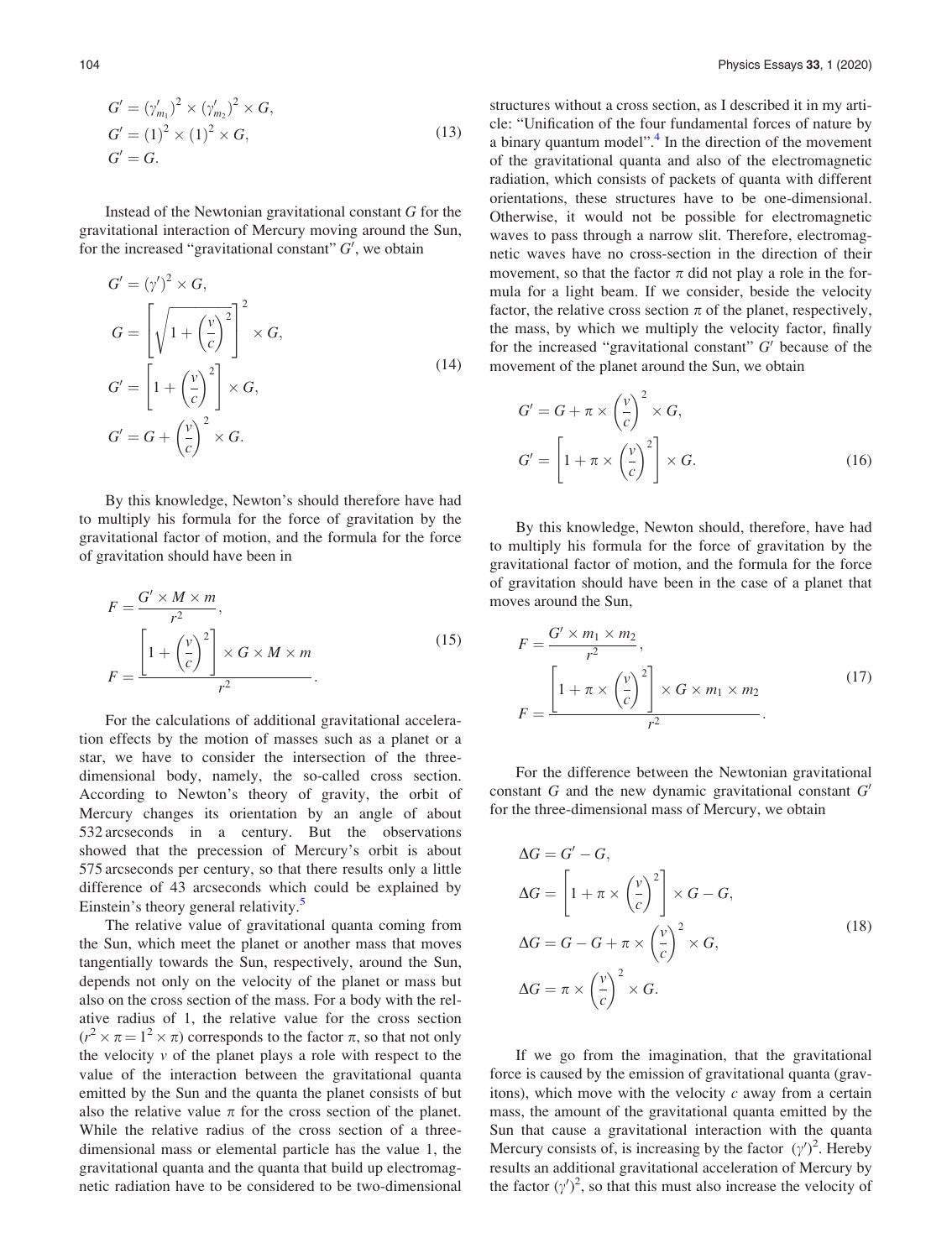the planet by the same factor. If the velocity is increasing by the factor  $(y')^2$ , in a certain time, there is a traversed, larger angle by the radius of the elliptical orbit of Mercury also by the factor  $(\gamma')^2$ . Each angular position  $\phi_1$  therefore changes by the factor  $(\gamma')^2$ , so that for the changed angular position  $\phi_2$  against Newton's theory of gravity, we obtain

$$
\phi_2 = (\gamma')^2 \times \phi_1,
$$
  
\n
$$
\phi_2 = \sqrt{\left[1 + \frac{v^2}{c^2}\right]^2} \times \phi_1,
$$
  
\n
$$
\phi_2 = \left[1 + \left(\frac{v}{c}\right)^2\right] \times \phi_1.
$$
\n(19)

As a planet is a three-dimensional mass, we have to multiply the velocity factor  $(\gamma')^2$  by the cross section  $\pi$  of the planet, because of the cross section the planet meets more gravitons coming from the Sun than in the case of a twodimensional electromagnetic wave, what causes an additional gravitational acceleration,

$$
\phi_2 = \left[1 + \pi \times \left(\frac{v}{c}\right)^2\right] \times \phi_1. \tag{20}
$$

Therefore, we obtain for the angular difference  $\Delta \phi = \phi_2$  $-\phi_1$  against Newton's theory of gravity

$$
\Delta \phi = \phi_2 - \phi_1,
$$
  
\n
$$
\Delta \phi = \left[1 + \pi \times \left(\frac{v}{c}\right)^2\right] \times \phi_1 - \phi_1,
$$
  
\n
$$
\Delta \phi = \pi \times \left(\frac{v}{c}\right)^2 \times \phi_1.
$$
\n(21)

To calculate the change in the angular position for the whole movement of the planet on its elliptical orbit, we have to use the mean velocity of Mercury around the sun, which is 47.88 km/s. This is related to the speed of light with a relative velocity of  $1.5971 \times 10^{-4}$  c, so that we get for the changed precession of Mercury against Newton's theory of gravity according to our considerations above:

$$
\phi_2 = \left[1 + \pi \times \left(\frac{v}{c}\right)^2\right] \times \phi_1,
$$
  
\n
$$
\phi_2 = \left[1 + \pi \times (0.00015971)^2\right] \times \phi_1,
$$
  
\n
$$
\phi_2 = \left[1 + \pi \times 0.000000025507\right] \times \phi_1,
$$
  
\n
$$
\phi_2 = 1.000000080134 \times \phi_1.
$$
\n(22)

For the angular difference  $\Delta \phi = \phi_2 - \phi_1$  of the precession of Mercury between the angle of Newton's theory of gravity and the Newtonian quantum gravity, we obtain

$$
\Delta_{\phi} = [1 + \pi \times (0.00015971)^{2}] \times \phi 1 - \phi 1,\n\Delta_{\phi} = [1 + \pi \times 0.000000025507] \times \phi 1 - \phi 1,\n\Delta \phi = 1.000000080134 \times \phi 1 - \phi 1,\n\Delta \phi = 0.000000080134 \times \phi 1.
$$
\n(23)

As there results an alteration for each angular position along the whole route of Mercury's way from perihelion to perihelion, that is,  $2\pi$ , which we have to put in for the angular  $\phi_1$ , so that we get for the alteration of the angular position per one revolution around the Sun

$$
\Delta \phi = 0.000000080134 \times \phi 1,\n\Delta \phi = 0.000000080134 \times 2\pi,\n\Delta \phi = 0.000000503497 \text{ rad.}
$$
\n(24)

According to my considerations contrary to Newton's Theory of Gravity, we therefore get an alteration of the angular position of Mercury's perihelion per one revolution around the sun of  $5.03497 \times 10^{-7}$  rad, which are  $2.8848 \times 10^{-5}$  degrees. The time Mercury needs for one revolution around the sun is 87.969 days. These are per year (365.256 days:87.969 days) 4.1521 revolutions around the sun. To get the conveniently cited alteration of the angular position of Mercury's perihelion in degrees per hundred years, we have to multiply the alteration of the perihelion position per year by  $4.1521 \times 10^2$ ,

$$
\Delta \phi = 0.000028848^{\circ} \times 4.1521 \times 100 = 0.011978^{\circ}.
$$
\n(25)

Expressed in arcseconds, these are 43.12''

$$
\Delta \phi = 0.011978^{\circ} \times 60 \times 60 \times \pi = 43.12^{\prime\prime} \tag{26}
$$

According to Einstein's Theory of General Relativity, the additional advancing of the perihelion's position per hundred years is opposed to Newton's Theory of Gravity 43.03'' angular seconds. The observation for the additional moving forward of Mercury's perihelion is about  $43.11$ "  $\pm$  0.45 "per hundred years.<sup>6</sup> By simple considerations, other so-called general relativistic phenomena can also be calculated. According to Kepler's second law, at the same time, the same area of an elliptical planetary orbit is always traversed by its radius. If an angle changes by a relative value larger than before, as shown in Eq.  $(22)$ , the area must by this relative value squared be larger than before, so that we obtain for the relative change of the value for  $\Delta A$ 

$$
\Delta A = \left[ \pi \times \left( \frac{v}{c} \right)^2 \times A \right]^2. \tag{27}
$$

Substituting the relative value 1 for the area A as predicted by Newton's theory of gravity using Kepler's second law, we obtain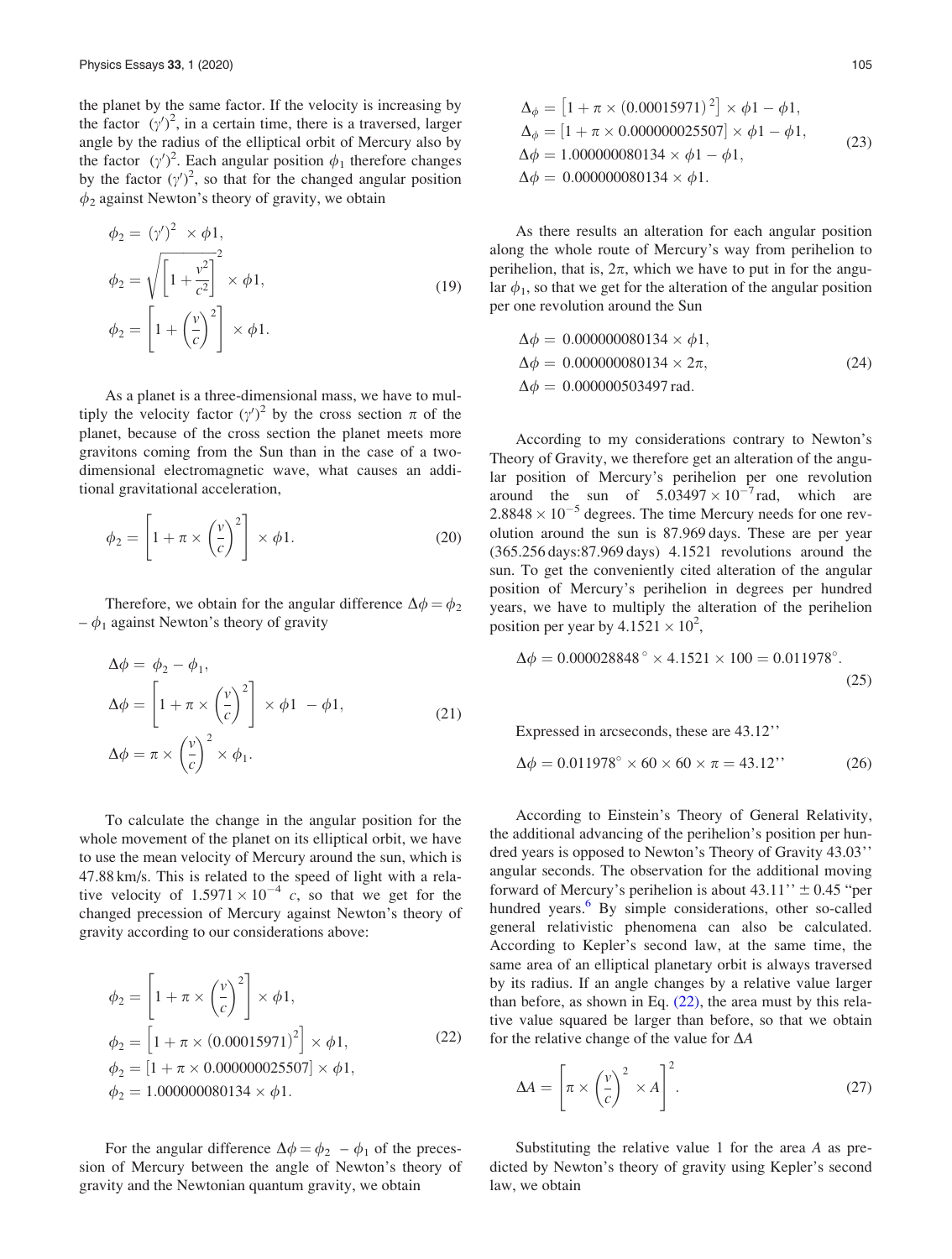$$
\Delta A = \left[ \pi \times \left( \frac{v}{c} \right)^2 \times 1 \right]^2.
$$
 (28)

Substituting the value 47.88 km/s as the velocity of Mercury  $(1.5971 \times 10^{-4} \text{ c})$ , we obtain

$$
\Delta A = \left[\pi \times \left(\frac{v}{c}\right)^2 \times A\right]^2,
$$
  
\n
$$
\Delta A = \left[\pi \times \left(\frac{v}{c}\right)^2 \times 1\right]^2,
$$
  
\n
$$
\Delta A = 0.0000000000134,
$$
  
\n
$$
\Delta A = 0.000000000000064215.
$$
\n(29)

According to Kepler's second law,  $\Delta A$  and  $\Delta t$  are proportional, but if the radius is traversing a larger part of the area of the planetary orbit at the same time, which is  $\Delta A$ larger, the time required by the radius for traversing this area is  $\Delta t$  shorter, so that  $\Delta t$  must have a negative algebraic sign, and we obtain for the relative time change,

$$
\Delta t = -0.0000000000000064215. \tag{30}
$$

Using the absolute value of a second for time, we obtain an absolute for the time change per revolution of Mercury

$$
\Delta t = -0.0000000000000064215 \,\mathrm{s}.\tag{31}
$$

According to our considerations, the time required for Mercury for one revolution around the sun is less than Newton expected by the factor of  $-6.42139 \times 10^{-15}$ . As Mercury requires 87.969 days ( $\Delta t_1$  = 7600521 s) for one revolution, Mercury requires about  $4.88 \times 10^{-8}$  seconds less per each revolution around the Sun,

$$
\Delta t = -0.0000000000000064215 \times 7600521 \,\mathrm{s},
$$
  

$$
\Delta t = -0.000000048806 \,\mathrm{s}.\tag{32}
$$

According to this the revolution of Mercury or of another planet around, the Sun must be faster than Newton would have expected.

### V. BY THE "NEWTONIAN QUANTUM GRAVITY" IT IS ALSO POSSIBLE TO CALCULATE THE CORRECT VALUES OF SO-CALLED "GENERAL RELATIVISTIC PHENOMENA" OBSERVED AT THE BINARY PULSAR  $PSR B1913 + 16$

I revised my predictions using other so-called "general relativistic phenomena," for example, the phenomena observed at the "Hulse-Taylor binary," which is also known as PSR 1913 + 16 or PSR B1913 + 16.<sup>[10](#page-14-0),[11](#page-14-0)</sup> In this case, the calculations are a little bit more difficult, as in this case, there are two stars, a pulsar, and its unseen companion. Both the pulsar and its companion follow eccentric elliptical orbits around their common center of mass. The eccentricity of the pulsar's elliptical orbit is given by  $e = 0.617$ . The minimum separation is called periastron, and the maximum separation is called apastron. The period of the orbital motion is 7.75 h, and the stars are nearly equal in mass, about 1.4 solar masses  $(m_p = 1.441 \text{ solar masses}, m_c = 1.387 \text{ solar masses}).$  At the periastron, the velocity of the pulsar around the common center of mass is about 450 km/s, at the apastron about 110 km/s. The periastron separation is 746 600 km, and the apastron separation is 3 153 600 km. The ratio of the distances between the largest separation (apastron) and the smallest separation (periastron) is 4.22:1 (see Fig. 2).

The ratio of the apastron separation and the periastron separation is 4.22:1, while the ratio of the velocity at the apastron and the velocity at the periastron must have about the reciprocal value. For the given velocities, at the periastron  $450 \text{ km/s}$  and the apastron  $(110 \text{ km/s})$ , we obtain the ratio of 4.1:1. If the velocity is about four times slower at the apastron than at the periastron, this ratio must also be represented with respect to the mean velocity, as the pulsar must in this case also need on its orbit four times more time on the side of the apastron than on the side of the periastron. This means that the mean velocity of the pulsar on its orbit must be about four times closer to the velocity at the apastron than to the velocity at the periastron. Using the ratio of 4.1:1 for the given velocities, we obtain for the difference  $x$  between the mean velocity and the lowest velocity of the pulsar at the apastron

$$
450 \text{ km/s} - 4.1x = 110 \text{ km/s} + x,
$$
  
\n
$$
340 \text{ km/s} = 5.1x,
$$
  
\n
$$
X = \frac{340 \text{ km/s}}{5.1x} = 66.67 \text{ km/s}.
$$
  
\n(33)

This means that the mean velocity of the pulsar must be about 176.67 km/s ( $= 0.00059c$ ):

$$
v_m = 110 \,\text{km/s} + 66.67 \,\text{km/s} = 176.67 \,\text{km/s}.\tag{34}
$$



FIG. 2. The pulsar and its companion move around the common center of mass.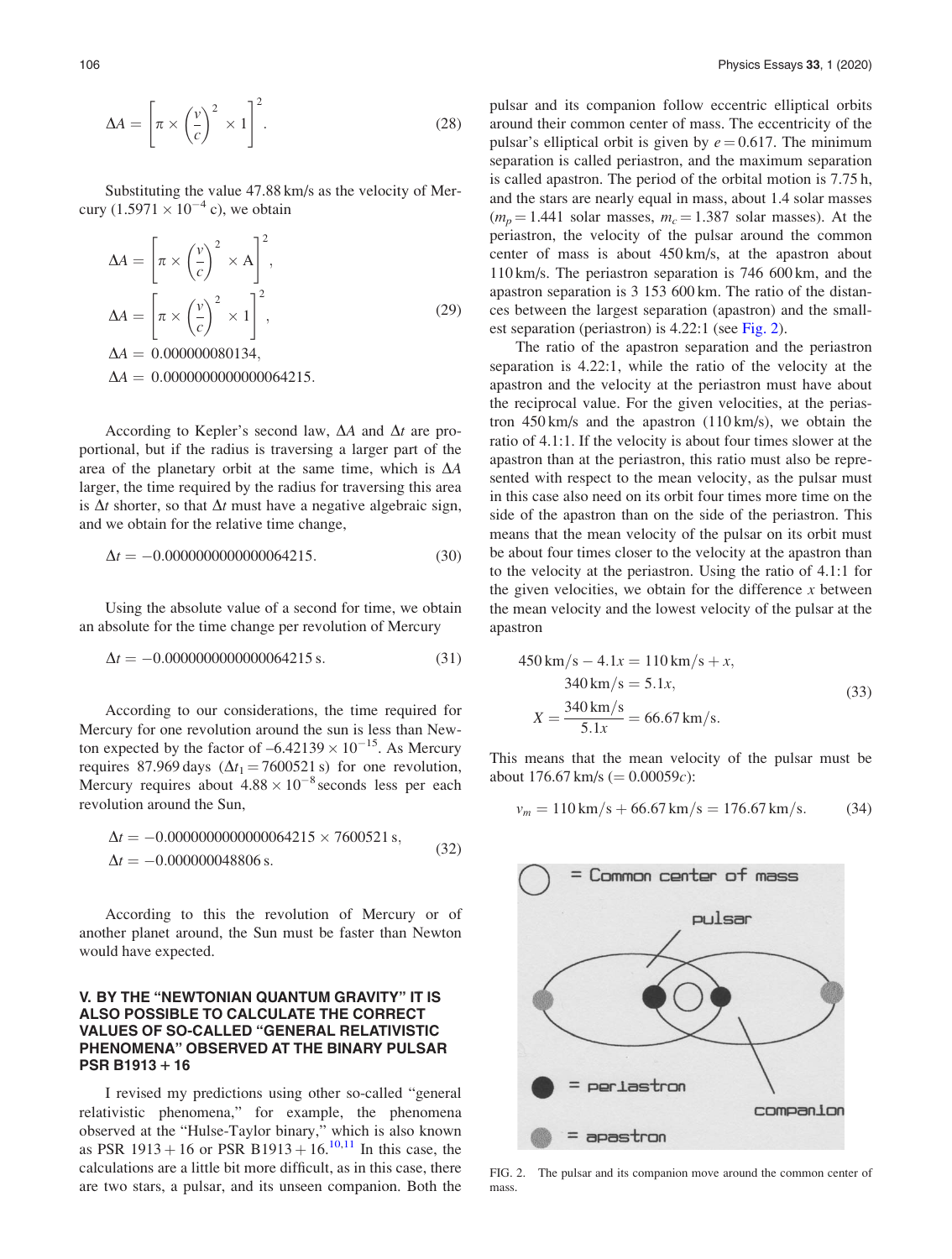For the pulsar and the companion around the common center of mass, we obtain in this case for the changed gravitational constant  $G'$  considering only the "gravitational factors of motion"

$$
G' = (\gamma_P')^2 \times (\gamma_C')^2 \times G. \tag{35}
$$

The velocities of the stars are inversely proportional to their masses, so that we obtain for the mean velocities the following relationship:

$$
v_P = \frac{m_c}{m_p} \times v_c = 0.9625 \times 183.54 \text{ km/s} = 176.67 \text{ km/s},
$$
  

$$
v_c = \frac{m_p}{m_c} \times v_p = 1.0389 \times 176.67 \text{ km/s} = 183.54 \text{ km/s}.
$$
(36)

The average mean velocity of the pulsar and its companion is

$$
v_{P/C} = \frac{176.67 \text{ km/s}}{183.54 \text{ km/s}} = 180.11 \text{ km/s}.
$$
 (37)

For simplification, we can use for the changed Newtonian gravitational constant  $G'$  the mean value of the "gravitational factors of motion," so that we obtain for  $G'$  (at first, considering only the "gravitational factors of motion")

$$
G' = (\gamma_P')^2 \times (\gamma_C')^2 \times G,
$$
  
\n
$$
G' = (\gamma_{P/C}')^2 \times (\gamma_{P/C}')^2 \times G,
$$
  
\n
$$
G' = (\gamma_{P/C}')^4 \times G.
$$
\n(38)

We obtain further

$$
G' = \left(\gamma'_{P/C}\right)^2 \times \left(\gamma'_{P/C}\right)^2 \times G,
$$
  
\n
$$
G' = \left[\left(\gamma'_{P/C}\right)^2\right]^2 \times G,
$$
  
\n
$$
G' = \left[\sqrt{1 + \left(\frac{v_{P/C}}{c}\right)^2}\right]^2 \times G,
$$
  
\n
$$
G' = \left[1 + \left(\frac{v_{P/C}}{c}\right)^2\right]^2 \times G,
$$
  
\n
$$
G' = \left[1 + 2 \times \left(\frac{v_{P/C}}{c}\right)^2 + \left(\frac{v_{P/C}}{c}\right)^4\right] \times G.
$$
\n(39)

The right term in the brackets is very small, so that we can neglect it and get

$$
G' = \left[1 + 2 \times \left(\frac{v_{P/C}}{c}\right)^2\right] \times G.
$$
 (40)

Considering the cross section for masses, as explained above at the example of Mercury, we obtain for the increased changed gravitational constant  $G'$ ,

$$
G' = \left[1 + 2 \times \pi \times \left(\frac{v_{P/C}}{c}\right)^2\right] \times G.
$$
 (41)

Newton's formula for the force of gravitation must be multiplied in the case of the binary stars moving around each other according to our considerations,

$$
F = \frac{G' \times m_C \times m_P}{r^2},
$$
  
\n
$$
F = \frac{\left[1 + 2\pi \times \left(\frac{v_{P/C}}{c}\right)^2\right] \times G \times m_C \times m_P}{r^2}.
$$
 (42)

For the difference between the Newtonian gravitational constant  $G$  and the new dynamic gravitational constant  $G'$ for the three-dimensional masses of the pulsar and its companion, we obtain together

$$
\Delta G = G' - G
$$
  
\n
$$
\Delta G = \left[1 + 2\pi \times \left(\frac{v_{P/C}}{c}\right)^2\right] \times G - G,
$$
  
\n
$$
\Delta G = G - G + 2\pi \times \left(\frac{v_{P/C}}{c}\right)^2 \times G,
$$
  
\n
$$
\Delta G = 2\pi \times \left(\frac{v_{P/C}}{c}\right)^2 \times G.
$$
\n(43)

We obtain together for the altered angular positions of the pulsar and its companion at the periastron position against Newton's theory of gravity as already explained above at the example of Mercury,

$$
\phi_2 = \left[1 + 2\pi \times \left(\frac{v_{P/C}}{c}\right)^2\right] \times \phi 1. \tag{44}
$$

For the difference  $\Delta \phi = \phi_2 - \phi_1$ , we obtain  $\Lambda d = d \Lambda d$ 

$$
\Delta \phi = \psi_2 - \psi_1,
$$
  
\n
$$
\Delta \phi = \left[ 1 + 2\pi \times \left( \frac{v_{P/C}}{c} \right)^2 \right] \times \phi_1 - \phi_1,
$$
  
\n
$$
\Delta \phi = 2\pi \times \left( \frac{v_{P/C}}{c} \right)^2 \times \phi_1.
$$
\n(45)

As we want to calculate the altered situation against Newton's theory of gravitation only for the pulsar, we have to divide the changed angle in two parts, whereas now we have to again use the different gravitational factors of motion with the correct velocities of the pulsar and the companion ( $\phi_1$  on the right-hand side of the equation corresponds to the angular value given by Newton's theory of gravitation with the relative value 1),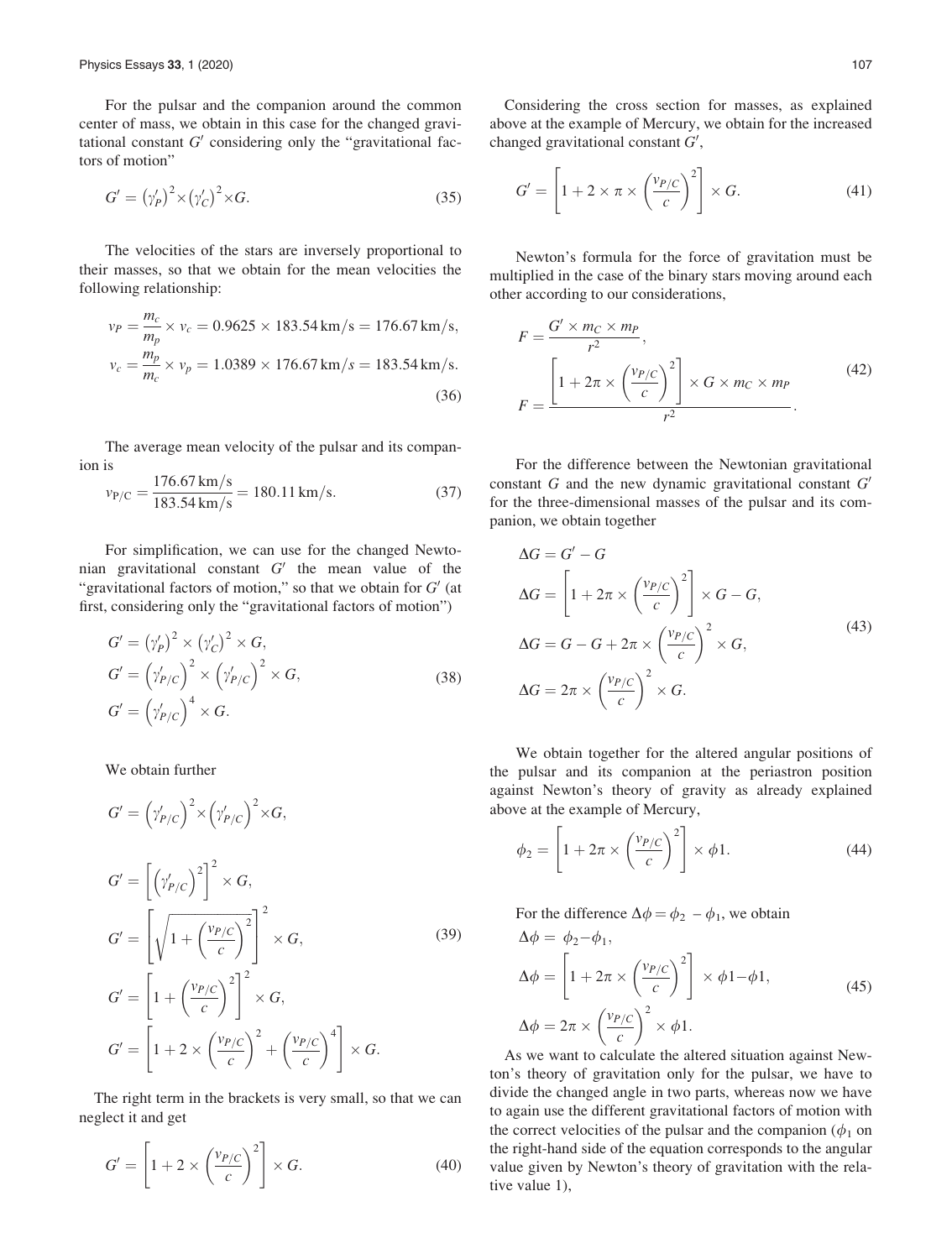$$
\Delta \phi = 2\pi \times \left(\frac{v_P}{c}\right)^2 \times \frac{\phi_1}{2} + 2\pi \times \left(\frac{v_c}{c}\right)^2 \times \frac{\phi_1}{2}.\tag{46}
$$

It is now important to realize that the changes in angles of the pulsar and its companion are not equal according to Newton's theory of gravity but behave inversely proportional to their masses, so that we obtain

$$
\Delta \phi = 2\pi \times \left(\frac{v_P}{c}\right)^2 \times \frac{\frac{m_c}{m_p} \times \phi_1}{2} + 2\pi \times \left(\frac{v_c}{c}\right)^2 \times \frac{\frac{m_P}{m_c} \times \phi_1}{2}.
$$
\n(47)

Only regarding the movement of the pulsar around the common center of mass, we obtain a relative angular change for the orbit of the pulsar:

$$
\Delta \phi = 2\pi \times \left(\frac{v_P}{c}\right)^2 \times \frac{\frac{m_c}{m_p} \times \phi_1}{2},
$$
  
\n
$$
\Delta \phi = \pi \times \left(\frac{v_P}{c}\right)^2 \times \frac{m_c}{m_p} \times \phi_1.
$$
\n(48)

But there is an important difference between the orbit of Mercury—where Sun keeps at the position of the elliptical focus, so that the gravitational effect of the Sun against Mercury remains unaltered—and the two stars, which are moving around their common center of mass. The gravitational effect of each star with respect to the common center of mass is changing with the distance of each star from the common center of mass. The major semiaxis of the elliptical orbit of the pulsar and its companion is given by  $a$ . For the minimum distance of the pulsar on the major axis from its elliptical focus, we obtain

$$
q = a \times (1 + e) = a \times (1 - 0.617) = a \times 0.383. \tag{49}
$$

For the maximum distance of the pulsar on the major axis from its elliptical focus, we obtain

$$
Q = a \times (1 + e) = a \times (1 + 0.617) = a \times 1.617.
$$
 (50)

From the data of the distances at the apastron and the periastron, we can observe, that the relative gravitational effect, which is caused in the common center of mass by each star at the periastron, is about 18 times stronger than at the apastron, where the relative gravitational effect is 1 in respect of the gravitational effect at the periastron. As the gravitational effect is reciprocal to the distance squared, we obtain the following for the relative gravitational effect at the periastron compared with the gravitational effect at the apastron:

$$
\frac{a \times (1+e)^2}{a \times (1-e)^2} = \frac{1.617^2}{0.383^2} = 17.8.
$$
 (51)

We obtain the same value, if we use the ratio of the periastron and apastron separation squared,

$$
\frac{(3153600 \text{ km})^2}{(746600 \text{ km})^2} = 4.22^2 = 17.8.
$$
 (52)

For the medium relative gravitational effect caused in the center of mass by each star, we obtain

$$
\frac{17.8 + 1}{2} = 9.4.
$$
\n(53)

This means that the medium gravitational effect, which is caused by each star in the common center of mass is about 9.4 times stronger, than in the case of an elliptical orbit where the relative gravitational effect in the center of mass remains unaltered. If the mean gravitational effect caused by each star in the common center of mass is about 9.4 times stronger, then in the case of an elliptical orbit, the gravitational effect remains unaltered in the center of mass, or 1, the change in the angular position must be larger by the factor 9. 4, so that we obtain

$$
\Delta \phi = 9.4 \times \pi \times \left(\frac{v_P}{c}\right)^2 \times \frac{m_c}{m_p} \times \phi 1. \tag{54}
$$

To get the alteration of the angular position of the periastron for the pulsar for a whole rotation around the common center of mass, we have substitute  $\phi_1$  again for the value of  $2\pi$ 

$$
\Delta \phi = 9.4 \times \pi \times \left(\frac{v_P}{c}\right)^2 \times \frac{m_c}{m_p} \times \phi 1,
$$
  
\n
$$
\Delta \phi = 9.4 \times \pi \times \left(\frac{v_P}{c}\right)^2 \times \frac{m_c}{m_p} \times 2\pi,
$$
  
\n
$$
\Delta \phi = 9.4 \times \pi \times \left(\frac{v_P}{c}\right)^2 \times 0.9625 \times 2\pi.
$$
\n(55)

If we introduce now the mean velocity of the pulsar of 176.67 km/s ( $= 0.00059c$ ), we obtain

$$
\Delta \phi = 9.4 \times \pi \times \left(\frac{v_P}{c}\right)^2 \times 0.9625 \times 2\pi,
$$
  
\n
$$
\Delta \phi = 9.4 \times \pi \times (0.00059)^2 \times 2\pi,
$$
  
\n
$$
\Delta \phi = 9.4 \times 0.000000348 \times 0.9625 \times 2\pi^2,
$$
  
\n
$$
\Delta \phi = 0.0000622 \text{ rad.}
$$
\n(56)

So that we obtain for the alteration of the angular position for the pulsar at the periastron per revolution around the common center of mass  $6.22 \times 10^{-5}$  rad, which is about 0.0036 angular degrees. As the time required for the pulsar for one revolution around the common center of mass is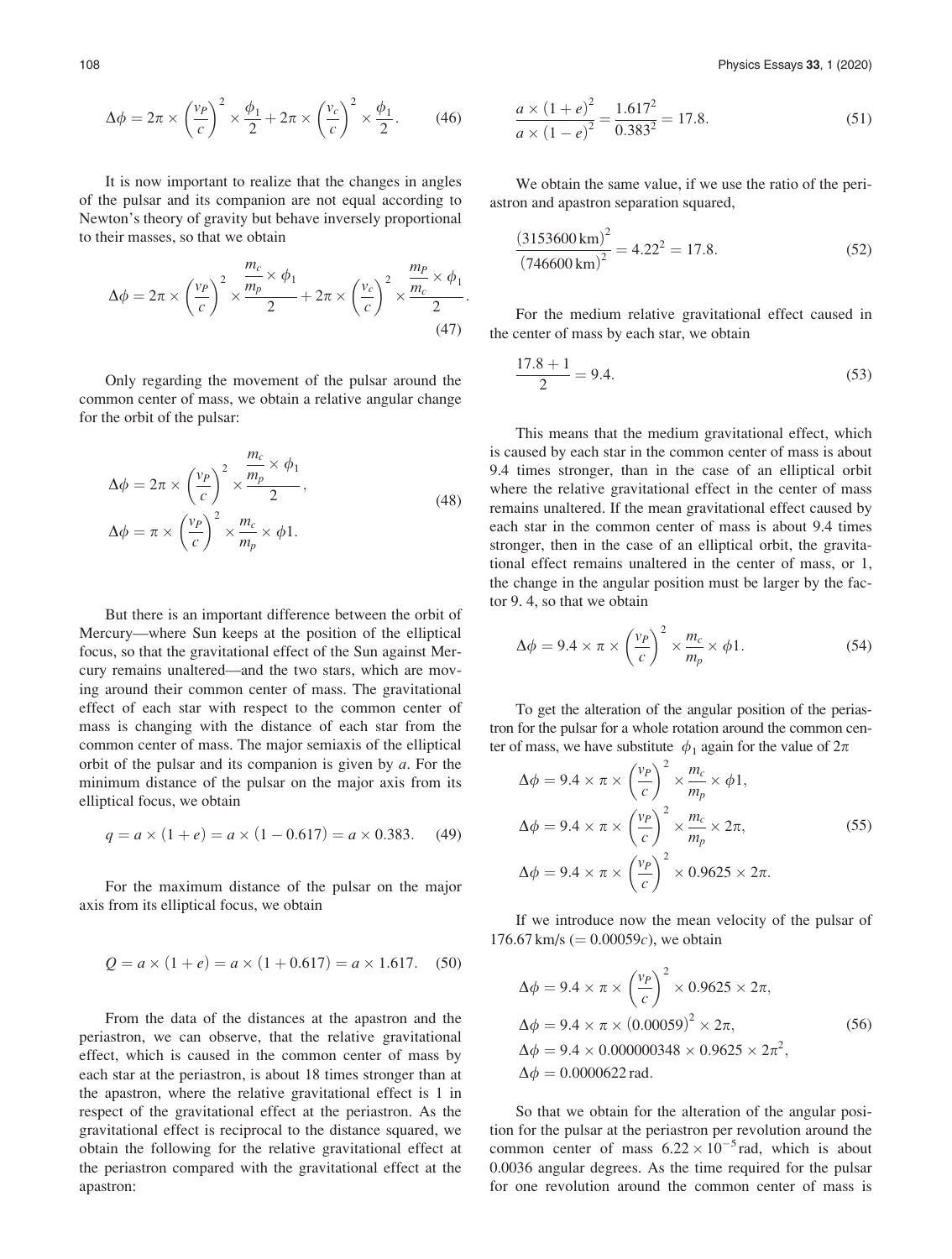7.75 h, which are 1131 revolutions per year, we get an alteration of the pulsar's position at the periastron per year of about  $4.1^\circ$ ,

$$
\Delta \phi = 0.0036^{\circ} \times 1131 = 4.1^{\circ}.
$$
 (57)

This means that the periastron is advancing at about 4 angular degrees per year, as is also predicted by Einstein's Theory of General Relativity. Depending on the method, the observed alteration of the periastron's angular position is 4.0 or 4.2 per year.  $\frac{10,11}{10,11}$  $\frac{10,11}{10,11}$  $\frac{10,11}{10,11}$  According to our considerations above, the area  $(\Delta A)$  of the elliptical orbit of the pulsar and its companion, which is traversed by the radius of both stars in a certain time, should be on average by the factor 9.4 larger than the corresponding parts of elliptical orbits where the gravitational effect in the center of mass would remain unaltered, or 1, so that we would expect

$$
\Delta A' = 9.4 \times \Delta A. \tag{58}
$$

If the gravitational effect is stronger by factor 9.4, the radius of the elliptical orbit of the pulsar and its companion must be smaller by the factor of 9.4<sup>1/2</sup>, so that the area  $(\Delta A_1)$ must be smaller by the latter factor squared  $[(9.4^{1/2})^2 = 9.4]$ , which means, that factor 9.4 in the former equation is a canceling out factor,

$$
\Delta A_1' = 9.4 \times \frac{\Delta A}{\left(\sqrt{9.4}\right)^2} = \Delta A. \tag{59}
$$

As  $\Delta A$  and  $\Delta t$  are proportional,

$$
\Delta t_1' = \Delta t_1. \tag{60}
$$

Therefore, in this case, factor 9.4 is of no relevance for our calculations. If an angle changes by a relative value larger than before  $\Delta \phi$ , the area must change by this relative value squared  $(\Delta \phi)^2$  $(\Delta \phi)^2$  be larger than before, so that we obtain

$$
\Delta A = \left[2 \times \pi \times \left(\frac{v_{P/C}}{c}\right)^2 \times A\right]^2,
$$
  
\n
$$
\Delta A = \left[2 \times \pi \times \left(\frac{v_{P/C}}{c}\right)^2 \times 1\right]^2,
$$
  
\n
$$
\Delta A = 4 \times \pi^2 \times \left(\frac{v_{P/C}}{c}\right)^4.
$$
\n(61)

As we want to calculate the altered situation against Newton's theory of gravitation only for the pulsar, we have to divide the area in two parts for the pulsar and the companion, whereas now, we have to again use the different gravitational factors of motion with the correct velocities of the pulsar and the companion (A on the right-hand side of the equation corresponds with the value given by Newton's theory of gravitation and has the relative value 1),

$$
\Delta A = 4 \times \pi^2 \times \left(\frac{v_P}{c}\right)^4 \times \frac{A}{2} + 4 \times \pi^2 \times \left(\frac{v_C}{c}\right)^4 \times \frac{A}{2}.
$$
\n(62)

It is now important to realize that the areas the two radii of the pulsar and its companion traverse in a certain time are not equal according to Newton's theory of gravity but behave inversely proportional to their mass, so that we must correctly write

$$
\Delta A = 4 \times \pi^2 \times \left(\frac{v_P}{c}\right)^4 \times \frac{\frac{m_c}{m_p} \times A}{2} + 4 \times \pi^2 \times \left(\frac{v_C}{c}\right)^4 \times \frac{\frac{m_P}{m_C} \times A}{2}.
$$
\n(63)

Only considering the pulsar, we obtain

$$
\Delta A = 4 \times \pi^2 \times \left(\frac{v_P}{c}\right)^4 \times \frac{m_c}{m_p} \times A
$$
  

$$
\Delta A = 2 \times \pi^2 \times \left(\frac{v_P}{c}\right)^4 \times \frac{m_c}{m_p} \times A.
$$
 (64)

For the elliptical orbit of the pulsar, if we substitute the mean velocity 176.67 km/s (0.00059c) of the pulsar and again the relative value 1 for the area, we obtain

$$
\Delta A = 2 \times \pi^2 \times \left(\frac{v_P}{c}\right)^4 \times \frac{m_c}{m_p} \times A,
$$
  
\n
$$
\Delta A = 2 \times \pi^2 \times \left(\frac{v_P}{c}\right)^4 \times \frac{m_c}{m_p} \times 1,
$$
  
\n
$$
\Delta A = 2 \times \pi^2 \times (0.00059)^4 \times 0.9625,
$$
  
\n
$$
\Delta A = 2 \times \pi^2 \times 1.212 \times 10^{-13} \times 0.9625,
$$
  
\n
$$
\Delta A = 2.392 \times 10^{-12} \times 0.9625,
$$
  
\n
$$
\Delta A = 2.30 \times 10^{-12}.
$$
 (65)

According to Kepler's second law,  $\Delta A$  and  $\Delta t$  are proportional, but if the radius is traversing a larger part of the area of the planetary orbit at the same time, which is larger by  $\Delta A$ , the time required by the radius for traversing this area is shorter by  $\Delta t$ , so that  $\Delta t$  must have a negative algebraic sign and therefore for the relative alteration of the time, which the pulsar needs for one revolution, we therefore obtain

$$
\Delta t = -2.30 \times 10^{-12}.\tag{66}
$$

According to Newtonian quantum gravity, we obtain a relative alteration of  $-2.30 \times 10^{-12}$ . Einstein's Theory of General Relativity predicts an alteration of  $-2.40 \times 10^{-12}$ ,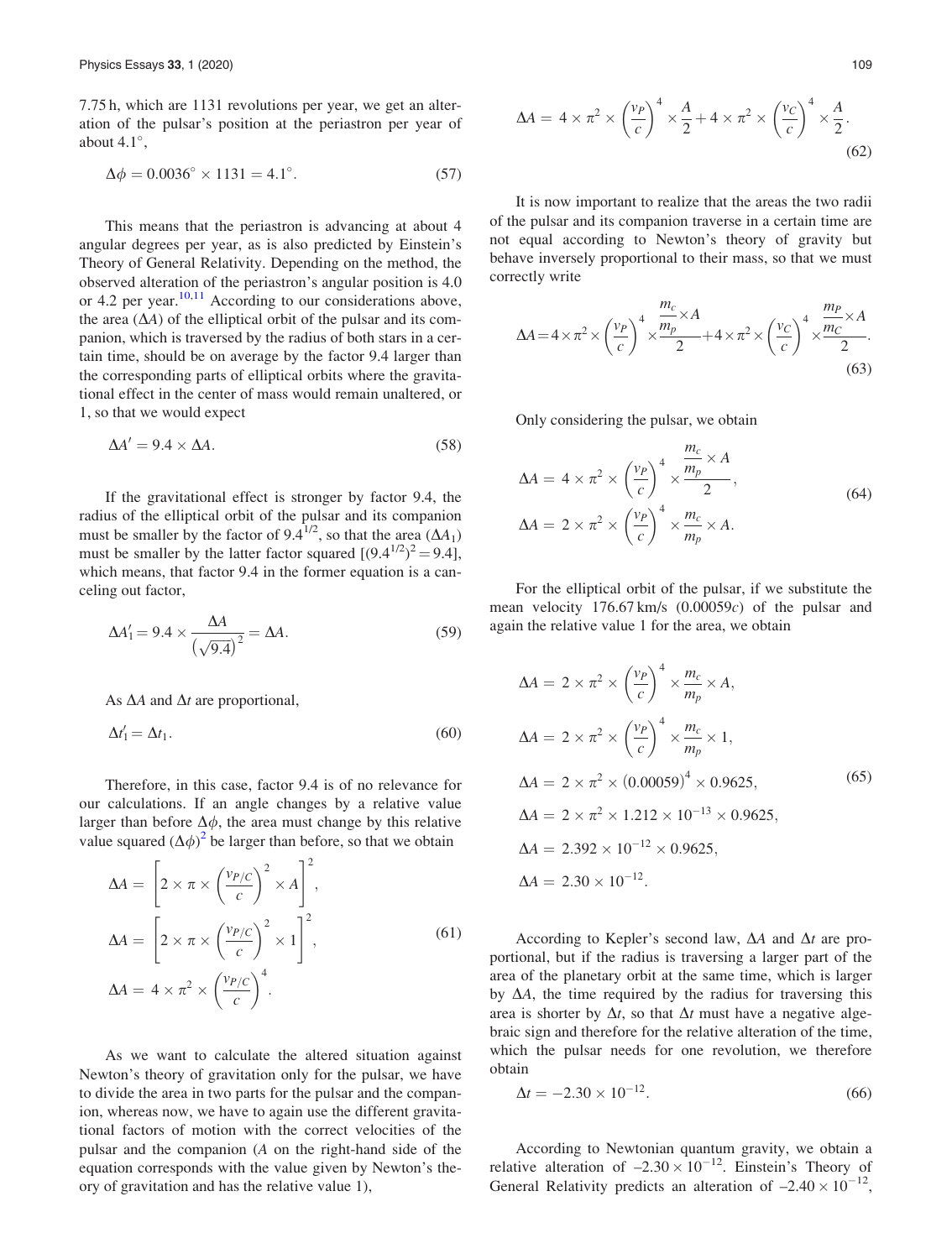while the observed relative alteration of time in respect to the arrival at the periastron is  $(-2.30 \pm 0.22) \times 10^{-12}$  per one revolution.<sup>[10,11](#page-14-0)</sup> Tayler and Weisberg wrote 1982 in their publication $11$  that "...A convenient form of the relevant expression is

$$
\dot{P}_b = -\frac{192\pi G^{5/3}}{5c^5} (P_b/2\pi)^{-5/3} (1 - e^2)^{-7/2}
$$
\n
$$
\times \left(1 + \frac{73}{24}e^2 + \frac{37}{96}e^4\right) m_p m_c (m_p + m_c)^{-1/3}
$$
\n(8)

By inserting the measured values of  $P_b$ , e,  $m_p$ , and  $m_c$ from Table 2 and 3, one obtains the prediction  $(-2.403 \pm 0.005) \times 10^{-12}$ , in excellent agreement with the observed value  $(-2.30 \pm 0.22) \times 10^{-12}$ …."

The prediction calculated by applying General Relativity using tensor calculations and the mathematical construct of four-dimensional space-time was "in excellent agreement with the observed value," $\frac{11}{11}$  $\frac{11}{11}$  $\frac{11}{11}$  but the prediction calculated by applying Newtonian quantum gravity using simple mathematics is in perfect agreement with the observed value. Using the absolute value of a second for time, we obtain for the absolute time change per revolution about

$$
\Delta t = -2.3 \times 10^{-12} \,\mathrm{s}.\tag{67}
$$

As the pulsar and its companion need about 7.75 h  $(\Delta t_1' = 27\,907 \,\mathrm{s})$  per one revolution around the common center of mass, the pulsar and its companion therefore need  $6.4 \times 10^{-8}$  s less per revolution to reach the position of the periastron,

$$
\Delta t = -2.3 \times 10^{-12} \times 27\,907 \,\mathrm{s},
$$
  
\n
$$
\Delta t = -6.4 \times 10^{-8} \,\mathrm{s},
$$
\n(68)

Accordingly, the revolution of the pulsar and its companion around the common center of mass is faster than Newton would have expected. Per year (1131 revolutions), this is about  $7.2 \times 10^{-5}$  s,

$$
\Delta t = -1131 \times 6.4 \times 10^{-8} \text{ s},
$$
  
\n
$$
\Delta t = -7.2 \times 10^{-5} \text{ s}.
$$
\n(69)

This additional gravitational effects at the binary pulsar PSR B1913  $+$  16 are said to prove that Einstein's theory of general relativity must be right and represent our physical reality.<sup>[10,11](#page-14-0)</sup> The calculations using Newtonian quantum gravity are much simpler and deliver even more precise predictions of the observed values, as demonstrated at the example of the binary pulsar PSR  $B1913 + 16$ . That this possibly proves that General Relativity must be merely a mathematical construct to compensate a lack of knowledge about the underlying physical process and uses some kind of scientific fiction of a four-dimensional space-time to compensate this lack of knowledge.

### VI. THE VARIANCE OF THE VELOCITY OF LIGHT IS NO CONTRADICTION AGAINST THE FACT THAT WE ALWAYS MEASURE A CONSTANT VELOCITY C ON EARTH, SO THAT ALSO SO-CALLED "SPECIAL RELA-TIVISTIC PHENOMENA" CAN BE FOUNDED ON A GRAVITATIONAL PARTICIPATION OF ELECTROMAG-NETIC RADIATION

According to Newton's mechanics, the frequency of a light beam must slow down, if the light beam is confronted by a stronger gravitational field. But as Newton postulated that "time" passes uniformly, according to Newton, we are only allowed to assert that the frequency has slowed down, but not the time itself. If we allow Newton's physics to measure time by frequencies, also according to Newton's mechanics, there would result a gravitational "time" dilatation. If a light beam that moves vertically towards a mass is accelerated towards the mass by gravitational interaction, the distance the light beam moves per second increases, but as the time gets slower the nearer the light beam gets to the mass, the velocity keeps  $c$ , despite the acceleration of light beam. If a light beam that moves vertically away from a mass when it is accelerated towards the mass by gravitational interaction, what corresponds with a deceleration in the direction of the light beam, the distance the light beam moves per second decreases, but as the time gets faster the farther the light beam moves away from the mass, the velocity keeps c, despite the deceleration of the light beam, so that the constant speed  $c$  always results, despite the acceleration or deceleration of the light beam. See in detail my last two articles. Experiments prove that we always measure a constant velocity c within the gravitational field of Earth. The acceleration of electromagnetic radiation by gravity, what is forbidden according to relativistic physics, is the necessary precondition that the constant speed of light can always be measured independently of the gravitational "time dilation" because only then the gravitational "time dilatation" is compensated. This was explained in detail in my former articles. $2.7$  As I have pointed out many times in my earlier articles, all empirical experiments concerning so-called special relativistic phenomena were interpreted in a biased way, so that Einstein's theory of special and general relativity has only seemingly been verified and instead sometimes even was falsified. But even the basis of Einstein's theory of special relativity has proved to be illogical and contradic-tory.<sup>[1,4](#page-14-0),[7](#page-14-0)</sup> Because we measure a constant velocity of light on Earth, despite the variable velocity of light, this proves that the velocity of light must orient on the predominating gravitational field of Earth. This means that with respect to the sum vector of the velocity vectors given by the direction of an emitted light beam with respect to the light source and the direction of the movement of the light source itself must be always  $c$  in the gravitational field of Earth. That the velocity of light must orient on predominating gravitational fields, I explained by the minimum energy principle. $3,4$  This behavior is obviously energetically favorable for electromagnetic radiation. The participation of electromagnetic radiation in the gravitational interaction can even explain phenomena till now known under the names "dark matter" and "dark energy."<sup>[3](#page-14-0),[4](#page-14-0)</sup>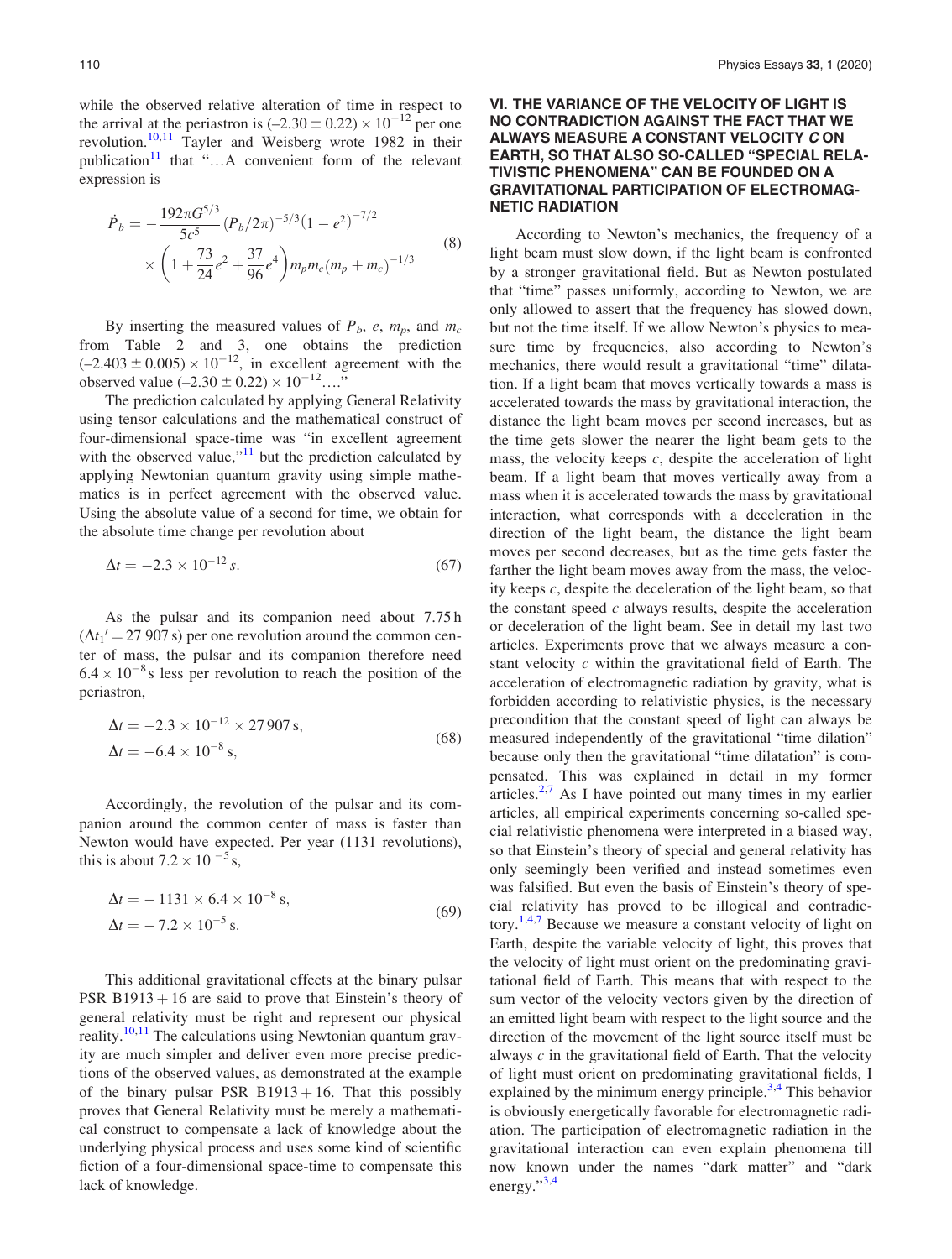#### VII. FAILURE OF ARGUMENTS AGAINST THE VARIANCE OF THE VELOCITY OF LIGHT CONCERNING EMITTING LIGHT SOURCES, FOR EXAMPLE, THE "DE SITTER EFFECT" AND THE **EXPERIMENT OF ALVÄGER**

The de Sitter effect was described by Willem de Sitter in 1913, which he used to support the special theory of relativity against a competing emission theory by Walther Ritz that postulated a variable speed of light.<sup>[12](#page-14-0)</sup> De Sitter showed that Ritz's theory predicted that the orbits of binary stars would appear more eccentric than consistent with experiments; however, the experimental result was negative. This was confirmed by Brecher in 1977 by observing the x-rays spectrum.<sup>13</sup> In Ritz's theory, all electrodynamic action, not just light, propagates in a vacuum at the velocity  $c$  with respect to the emitting source. William de Sitter considered, that if light was sent in the direction of Earth with different velocities by stars of a binary solar system, because of the many years the light from the stars needs to reach the Earth, the light sent off from the stars at different positions would cause that a binary solar system should be seen from the Earth as blurred blotches and not clearly and discretely, as it is in reality. However, if the light orients itself on the predominating gravitational field, it will orient itself after a very short time on the stronger common gravitational field of both stars, and the speed of light  $c + v$  and  $c - v$  both light beams will assume the same velocity  $c$  with respect to the common gravitational field of both stars, so that we nevertheless observe the stars of binary solar systems clearly and not as blurred blotches. Einstein's postulation of an invariant velocity  $c$  of light is not needed, and this argument fails in this context. Also, the experiment of Alväger performed in 1964 at the CERN Proton Synchroton, Switzerland using  $\pi^0$  particles moving with the velocity of about c emitted  $\gamma$  rays, which seemed to prove that the velocity of light must be con-stant as postulated by Einstein's theory of relativity.<sup>[14](#page-14-0)</sup> The experiment of Alväger showed that the emitted  $\gamma$  rays have a velocity of about  $c$  and not, as the physicists expected it according to Newton's Mechanics, almost double the velocity of light. The result of this experiment was seen again as an argument for Einstein's theory of special relativity, which postulates that the velocity of electromagnetic radiation is independent from the motion of the radiation source. The arguments used by de Sitter and Alväger to support Einstein's theory of relativity lose their meaning, if we realize that the velocity of light must orient on the predominating gravitational field.

## VIII. THE LATEST ILLUSORY TRIUMPH OF EINSTEIN'S THEORY OF GENERAL RELATIVITY: THE DIRECT DETECTION OF "GRAVITATIONAL WAVES" BY THE LASER INTERFEROMETER GRAVITATIONAL-WAVE OBSERVATORY (LIGO AND VIRGO)

To detect so-called gravitational waves directly, the following huge devices were built, using huge Michelson–Morley Interferometers, as for example, LIGO in USA and Virgo in Europe. On September 14, 2015, two detectors of the Laser Interferometer Gravitational-Wave Observatory (LIGO) first simultaneously observed a transient gravitational-wave signal. On December 26, 2015, a gravitational-wave signal produced by the coalescence of two stellar-mass black holes was observed by the twin detectors of the Laser Interferometer Gravitational-Wave Observatory (LIGO). On August 17, 2017, the advanced LIGO and advanced VIRGO gravitational-wave detectors made their first detection of gravitational waves produced by colliding neutron stars.<sup>[15,17](#page-14-0)</sup> In my former article "On the new theory of gravitation," I thought that the gravitational field of Earth is so predominant that it would not be possible to detect "gravitational waves" passing through a Laser Interferometer Gravitational-Wave Observatory because the constant velocity of light should be guaranteed by the predominant gravitational field of Earth. Although the detection of the "gravitational waves" mentioned above is questioned by several scientists because of insufficient calibration, I assume that fluctuations of the flow of gravitational quanta ("gravitons") can occur, e.g., caused by colliding neutron stars. "Thinking within the box" of relativistic physics, such a direct detection of "gravitational waves" by Laser Interferometer Gravitational-Wave Observatories must of course be interpreted as a dilation and contraction of the postulated "four-dimensional space-time," as the velocity of the laser rays moving within the vacuum tubes must always be  $c$ . "Thinking outside the box" of relativistic physics "gravitational waves" must be interpreted as a change in the strength of the predominant gravitational field of Earth for a short moment, caused by fluctuations of the flow of gravitational quanta arriving from a distant object, also resulting in a change in the velocities of the laser rays, which should be able to cause an interference pattern.

#### IX. ADVANTAGES OF NEWTONIAN QUANTUM GRAVITY

- 1. The mathematics is very simple, so that high school pupils can understand and calculate so-called "general relativistic phenomena," while, in contrast, the theory of general relativity is quite difficult to understand.
- 2. The predictions of Newtonian quantum gravity are more precise than that of General Relativity.
- 3. The real three-dimensional space is not questioned and the mathematical construct of four-dimensional space and four-dimensional geodesics is not needed.
- 4. The Newtonian quantum gravity is based on logical assumptions, in contrast to the theory of relativity.
- 5. The Newtonian quantum gravity integrates quantum physics, in contrast to the theory of relativity.
- 6. In combination with the binary quantum model of the fundamental forces of physics (Advanced Newtonian quantum gravity), it is the only model that I know which can explain, why gravity happens instantaneously, although the gravitational quanta (gravitons) only move with the velocity  $c$  away from a mass.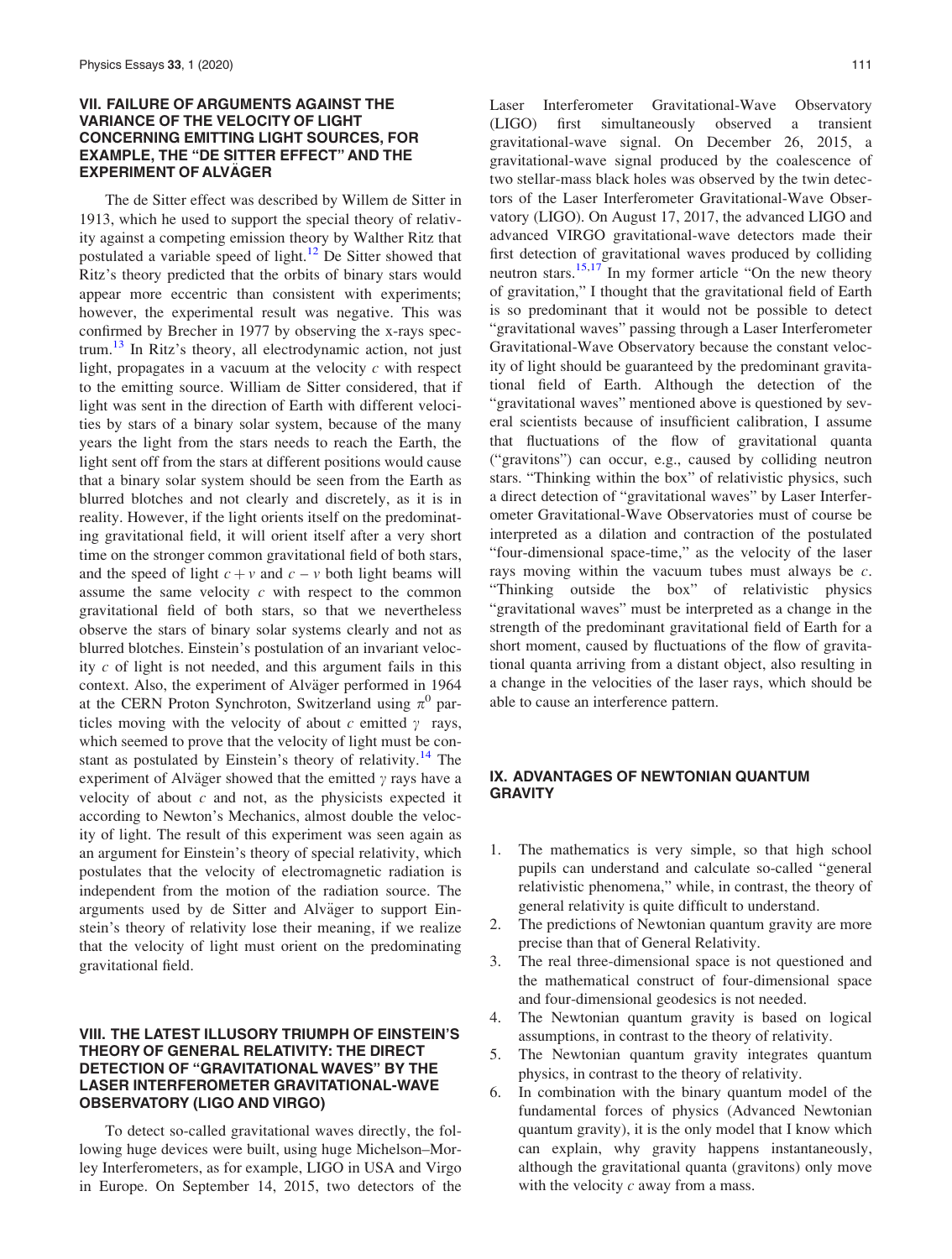#### X. DISADVANTAGE OF NEWTONIAN QUANTUM **GRAVITY**

To be able to calculate the additional gravitational quantum physical phenomena, which are indirectly calculated also by General Relativity, the Newtonian quantum gravity needs absolute velocity values of the astronomical objects moving against each other and interacting gravitationally with each other, or velocities in relation to the speed of light, because the velocities must be compared to the velocity of gravitational quanta (gravitons) that are moving away from a mass with the velocity  $c$  (and also from electromagnetic radiation in the case of my explanation of "dark energy" and "dark matter").<sup>[3,4](#page-14-0)</sup>

## XI. INDIRECT PROOF, WHY THE IMAGINATION MUST BE CORRECT THAT GRAVITATION IS INDIRECTLY CAUSED BY A HIGHER QUANTUM PRESSURE FROM THE OPPOSITE DIRECTION THAN THE POSITION OF A MASS

Any theory of gravity explained by quantum physics assuming that gravity is directly transmitted by gravitational quanta that are emitted by the masses with a finite speed has a major problem. There are three fundamentally different states, in which a mass can be against another mass. (1) The mass is at rest compared with another mass. (2) The mass moves toward or away from the other mass. (3) The mass moves circularly or perpendicularly to the flow of the gravitational quanta (gravitons) that come from the other mass (see Fig.  $3$ ).

In the first case, if a mass is at rest compared with another mass, there results no problem, as the relative value of the cross section of the mass, which is oriented perpendicular to the flow of the gravitons coming from the other mass, is already included in the gravitational constant G of Newton's theory of gravity. In the third case, the additional relative value of the cross section of the mass, which is oriented in a line with the flow of the gravitons coming from the other mass, gets relevant, because of the perpendicularly move-



FIG. 3. (Color online) There are three fundamentally different states in which a mass can be against another mass.

ment of the mass, so that the additional factor  $\pi$  emerges, as described in Section [IV](#page-3-0). If one rejects the model presented here, one must be able to explain why it is necessary to introduce the factor  $\pi$  above in the formula for masses like Mercury, why this is not necessary for electromagnetic radiation, and why by the insertion of the factor  $\pi$  one can get even more precise results for the orbital movements of masses than with Einstein's theory of general relativity. If one is not able to explain this, first one must go from the imagination that the assumptions postulated in this article are correct. In the second case, we have to consider another situation: If the mass is moving toward another mass, there must result a stronger gravitational interaction, because the mass meets more gravitational quanta coming from the other mass. If the mass is moving away from another mass, there must result a weaker gravitational interaction, because the mass meets less gravitational quanta coming from the other mass. In my article "On the new theory of gravitation," I still assumed this concept. $3$  However, this is obviously not observed in nature. This proves that there must be an indirect mechanism that explains gravity. Going from the imagination that the emission of gravitational quanta (gravitons) causes higher quantum pressure in the opposite direction, the problem is solved: According to the author's binary quantum model, gravitation arises indirectly by the emission of gravitational quanta by a mass, which generates a higher quantum pressure on the opposite side. How this is explained in detail has to be read in my article "Unification of the four fundamental forces of nature by a binary quantum model." $4$  (1) If a mass moves away from another mass, the described increased quantum pressure is weakened by the factor by which the number of gravitons decreases, which meet the moving mass. However, because of the movement of the mass towards the quanta, which cause the higher gravitationally effective quantum pressure from the opposite side, this quantum pressure increases by the same factor, so that both effects are neutralized. (2) If a mass moves towards another mass, the described increased quantum pressure is strengthened by the factor by which the number of gravitons increases, which meet the approaching mass. However, because of the movement of the mass away from the quanta, which cause the higher gravitationally effective quantum pressure from the opposite side, this quantum pressure decreases by the same factor, so that both effects are neutralized. If one rejects the model presented here, one must be able to explain, why using a gravitational model with quanta, which are emitted or transmitted by masses, there does not result different gravitational effects, when a mass moves towards another mass or away from another mass.

#### XII. THE QUANTUM PRESSURE OF SPACE EXPLAINS THE PHENOMENON OF INERTIAL MASS AND THE EQUIVALENCE OF INERTIAL AND GRAVITATIONAL MASS

Imagine a single large mass in the universe, whereas the universe is filled with gravitational quanta and other quanta, so that there results a certain quantum pressure. Nobody could say that the mass is at rest or moves at a certain velocity. If the mass emits gravitational quanta, these quanta also